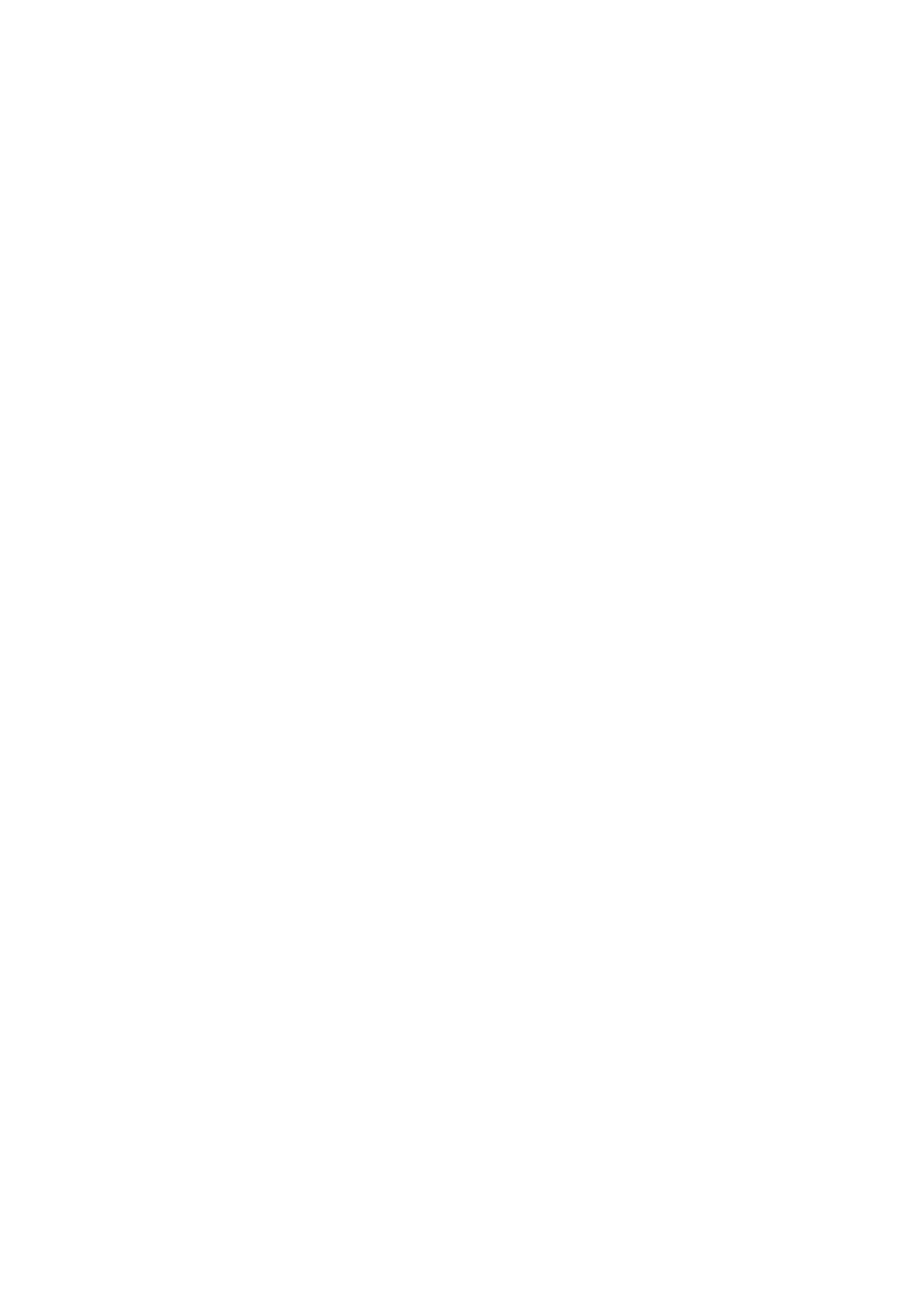## OECD SECRETARY-GENERAL REPORT TO THE G20 FINANCE MINISTERS AND CENTRAL BANK GOVERNORS

BUENOS AIRES, ARGENTINA

MARCH 2018

This report contains two parts. Part I is a report on the activities and achievements of the OECD's tax agenda, and is made of two subparts: looking back at significant achievements and looking ahead at the further progress needed, in particular through the Inclusive Framework on BEPS. Part II is a Progress Report to the G20 by the Global Forum on Transparency and Exchange of Information for Tax Purposes.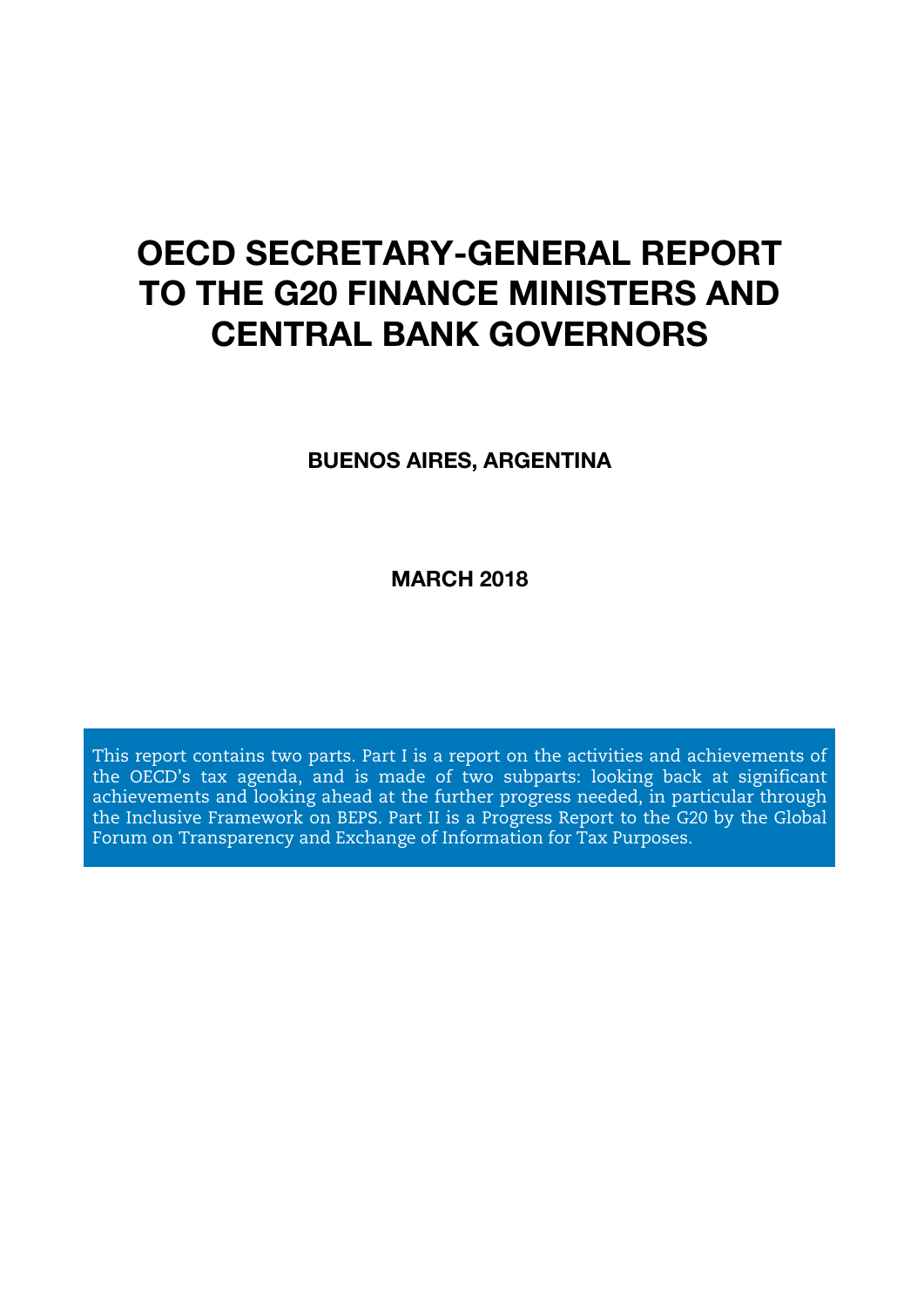This document and any map included herein are without prejudice to the status of or sovereignty over any territory, to the delimitation of international frontiers and boundaries and to the name of any territory, city or area.

The statistical data for Israel are supplied by and under the responsibility of the relevant Israeli authorities. The use of such data by the OECD is without prejudice to the status of the Golan Heights, East Jerusalem and Israeli settlements in the West Bank under the terms of international law.

Note by Turkey: The information in this document with reference to "Cyprus" relates to the southern part of the Island. There is no single authority representing both Turkish and Greek Cypriot people on the Island. Turkey recognises the Turkish Republic of Northern Cyprus (TRNC). Until a lasting and equitable solution is found within the context of the United Nations, Turkey shall preserve its position concerning the "Cyprus issue".

Note by all the European Union Member States of the OECD and the European Union: The Republic of Cyprus is recognised by all members of the United Nations with the exception of Turkey. The information in this document relates to the area under the effective control of the Government of the Republic of Cyprus.

© OECD 2018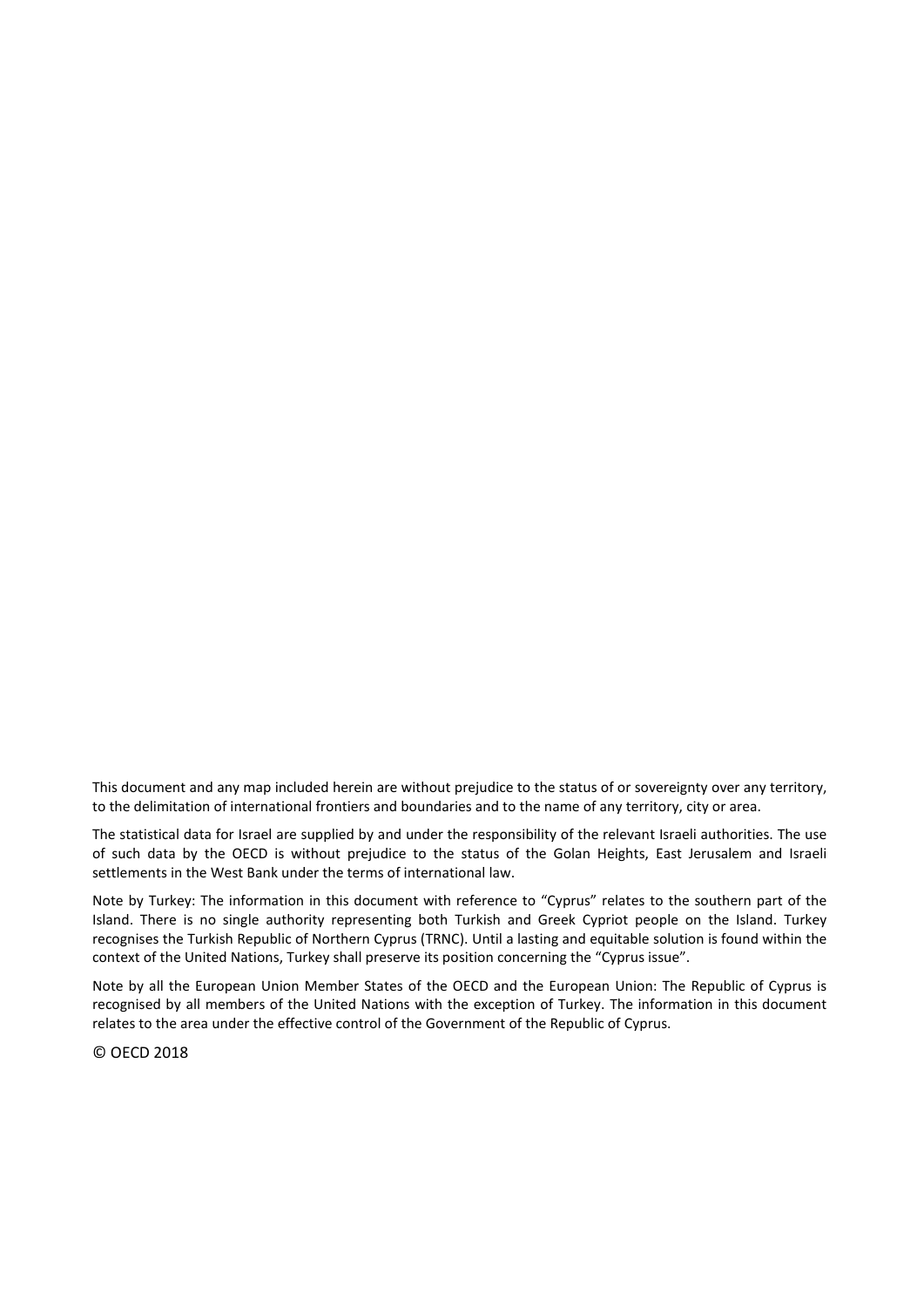## PART I

OECD SECRETARY-GENERAL REPORT TO G20 FINANCE MINISTERS AND CENTRAL BANK GOVERNORS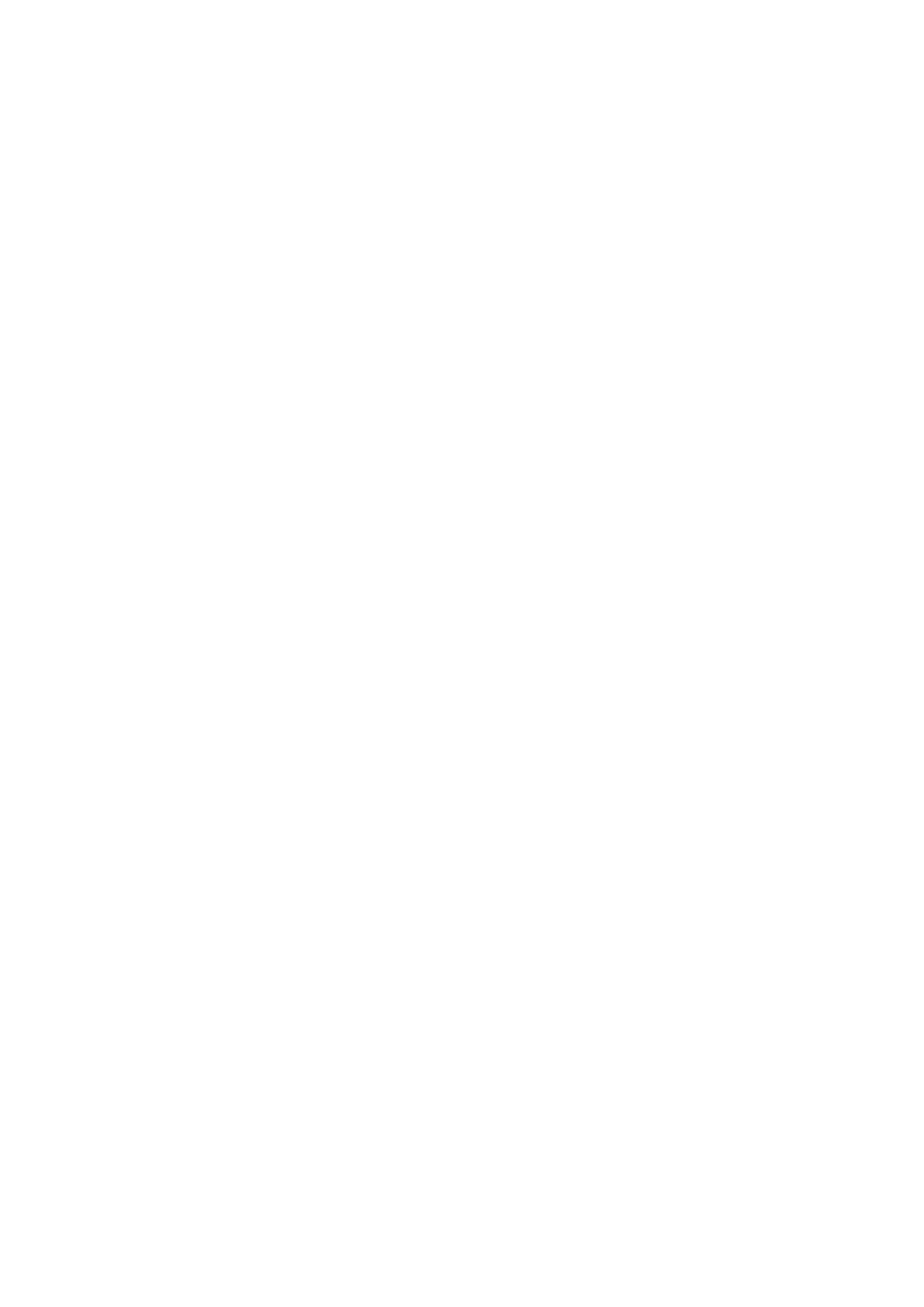Over the past decade the international community, with the support of the G20, has made enormous strides in redefining the international tax landscape. The tax principles underpinning the global financial system have moved from opacity and incongruity to transparency and coherence; from countries working on their own to enforce a patchwork of rules towards a model of coordinated efficiency. The era of bank secrecy is over. A new standard of automatic exchange of information has been agreed by over 100 jurisdictions. The Base Erosion and Profit Shifting (BEPS) Project has set the tone for international tax rules that are fair and ensure that tax is paid where value is created. New rules and changing standards have led to a vital discussion on tax certainty so that we take into account their impact on investment and innovation.

While tax sovereignty is a core feature of national identity, the scale of interconnectedness and cross-border activity means that when governments act alone, this sovereignty may be only nominal. Unilateral action can never provide a complete solution. Through the OECD/G20 Inclusive Framework on BEPS (the Inclusive Framework) with its 113 members and the Global Forum on Transparency and Exchange of Information for Tax Purposes (the Global Forum) with its 149 members, the international community has built a new institutional framework that reconciles the concept of tax sovereignty with multilateralism, establishing a blueprint for policy-making in a globalised world.

The key challenge for the coming years is to nurture this new institutional framework and to leverage its full potential by maintaining the multilateral dynamic that has been the driver of its considerable achievements. **In spite of past successes there are emerging tensions which may damage the unprecedented level of co-operation and, however difficult these emerging topics may be, it is more important than ever that G20 countries work together for their own benefit and for the benefit of the world**.

#### **1. Looking back: significant achievements in 2017**

The past year saw considerable progress on a number of fronts in international taxation as the international community moved from policy-making to implementation. On BEPS, tax transparency and our work with developing countries, 2017 saw countries bring policy to life.

#### **a) BEPS implementation**

The implementation of the BEPS Project is underway. Since the adoption of the BEPS package in 2015 and the establishment of the Inclusive Framework in 2016, countries are taking action on many fronts, including on BEPS actions that go beyond the 4 minimum standards. For example, the international provisions of the recent tax reform in the US include measures that not only implement BEPS actions on interest deductibility and anti-hybrid rules, but also impose a minimum tax on certain foreign income. Ensuring implementation and a global level-playing field is vital to making sure the era of double-non taxation is truly over and the peer review processes of the four BEPS minimum standards have started. In-depth evaluations have been completed to assess the implementation of **BEPS Action 5**, covering both the exchange of tax ruling information (with over **11000 rulings already identified and now being exchanged**) and the identification of harmful preferential regimes (with over **160 regimes already reviewed, many of which have already been amended, and over 90 which are now in the process of being amended** or abolished); **on BEPS Action 13**, on the implementation of Country-by-Country reporting (CbC reporting) obligations –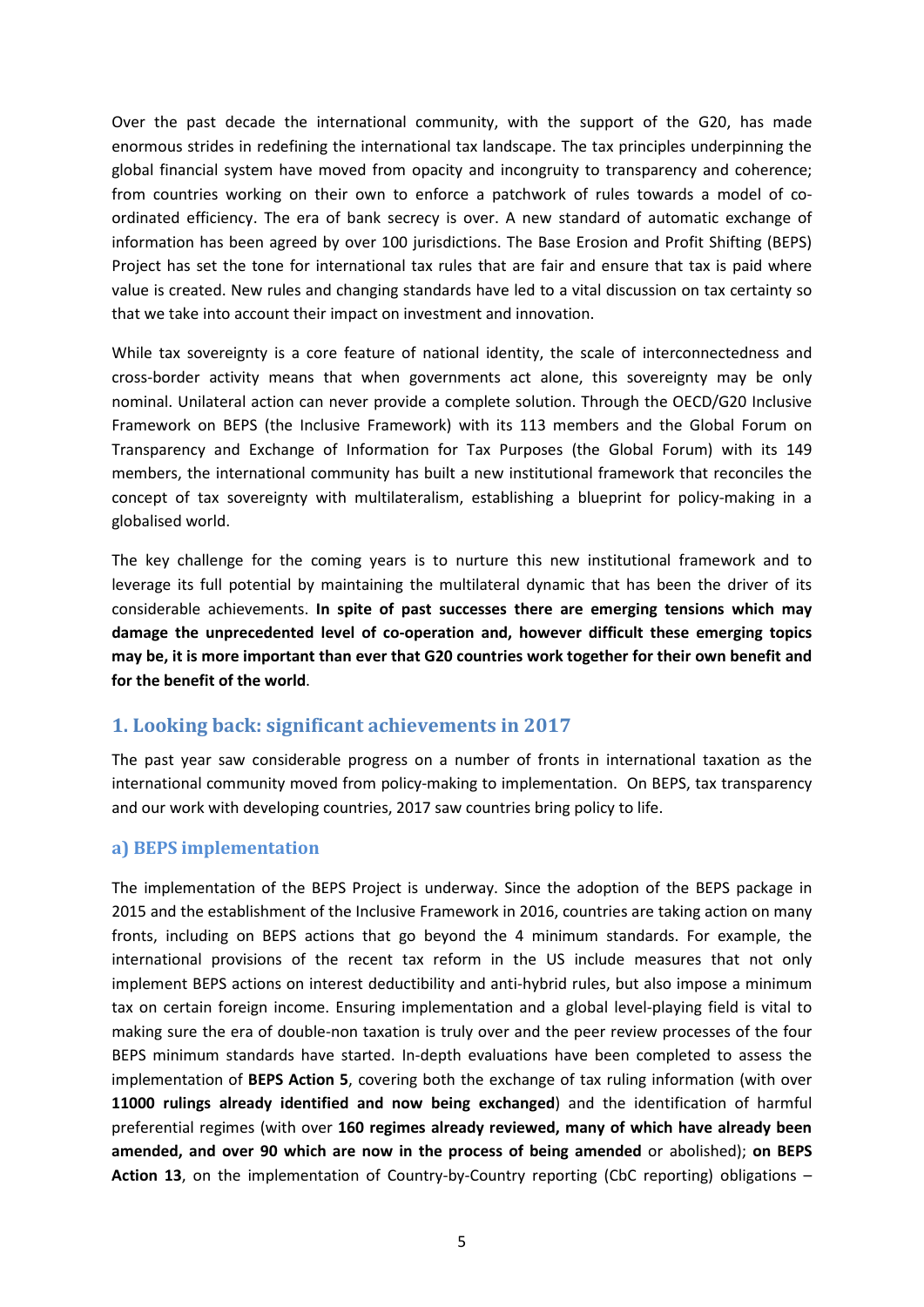over **60 jurisdictions already have a comprehensive domestic legal framework for CbC reporting in place, with around 55 jurisdictions requiring or permitting the filing of CbC reports in 2016**, including the headquarter jurisdictions of substantially all MNE groups above the EUR 750 million revenue threshold and over **1400 exchange relationships activated**; and on **BEPS Action 14** dealing with the improvement of mutual agreement procedures (MAP), 21 jurisdictions have already been subject to peer reviews, 8 are currently underway, and 43 more have been scheduled through December 2019. Furthermore, jurisdictions began reporting their MAP statistics under the MAP Statistics Reporting Framework and the statistics for the year 2016 have already been published.

Important steps were reached in June 2017 and in January 2018, on the occasion of the first and second signing ceremonies of the **Multilateral Convention to Implement Tax Treaty Related Measures to Prevent BEPS**, also known as the "BEPS multilateral instrument". This instrument embodies the very essence of multilateralism. With **78 jurisdictions having signed to date, it already covers over 1 200 bilateral tax treaties** that will be updated to implement several of the BEPS measures. To enter into force, the BEPS multilateral instrument needs to be ratified by five jurisdictions. With Austria, the Isle of Man, Jersey and Poland, only one more ratification is needed for it to become hard law. More jurisdictions are expected to sign and ratify the instrument in the coming months, with an overall objective to modify up to 2 500 existing bilateral agreements.

BEPS Action 6 requires jurisdictions to prevent the granting of treaty benefits in inappropriate circumstances, which can be implemented by participating in the BEPS multilateral instrument or through bilateral treaties. As many jurisdictions will only ratify the BEPS multilateral instrument or bilateral treaties implementing the minimum standard in 2018, the review of the implementation of the minimum standard on treaty-shopping will only begin in 2018. The terms of reference and methodology for these reviews have already been agreed.

In the meanwhile, the membership of the Inclusive Framework continues to grow, with 113 members working on an equal footing to develop guidance and monitor the implementation of the BEPS package. Following the release of the first Inclusive Framework [on BEPS's Progress Report](http://www.oecd.org/tax/beps/beps-inclusive-framework-progress-report-june-2016-july-2017.htm) in July 2017, a new overall update on the work on BEPS will be presented to G20 Finance Ministers and Central Bank Governors in July 2018.

#### **b) Tax transparency**

The work of tax transparency has been at the heart of the OECD's role in the international tax area. With its peer reviews of the standard for exchange of information on request (EOIR) and its monitoring of the implementation of the standard for automatic exchange of financial account information (AEOI), the Global Forum has played a crucial role in establishing and maintaining a level playing field and in ensuring that the voices of all relevant jurisdictions are heard.

A key milestone was reached in 2017 with the completion of the  $1<sup>st</sup>$  round of peer reviews of the exchange of information on request (EOIR) standard. Following a call by the G20 in 2009 to establish a rigorous and in-depth peer review process to ensure a rapid implementation of the EOIR standard, the Global Forum finalised detailed reviews with overall ratings for over 100 jurisdictions. Never had such a thorough and impactful assessment been done and great progress has been achieved in eliminating the problems of bank secrecy, bearer shares, inadequate accounting rules, and porous exchange of information networks.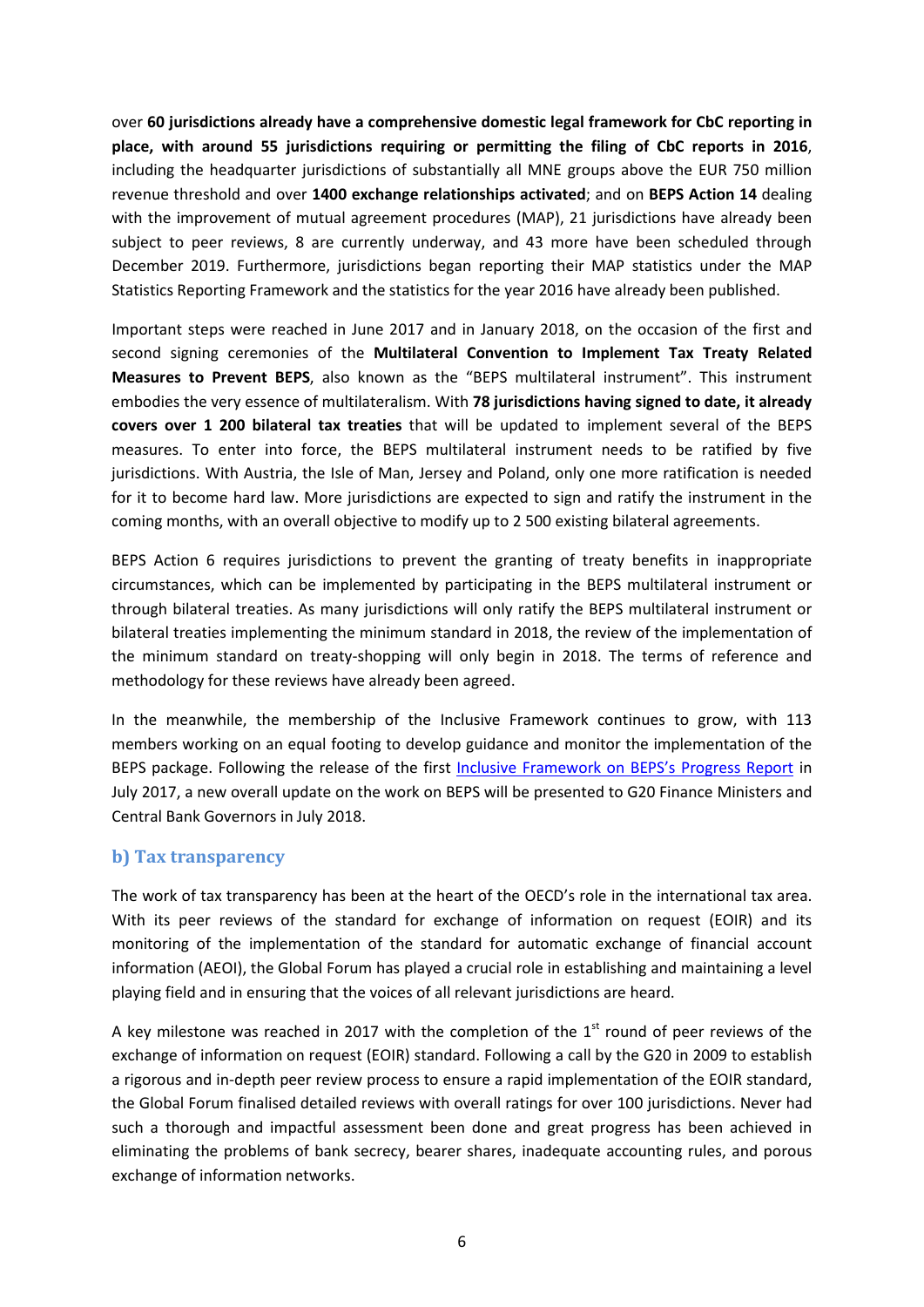The identification of non-cooperative jurisdictions for tax transparency purposes was another important step – a process that prompted virtually all jurisdictions that had still not attained a satisfactory level of implementation to make the progress necessary through a special 'fast track' process for those jurisdictions to show the improvements they had made.

In 2014, the G20 called for the implementation of a new standard for AEOI – possibly the most forward-thinking transparency initiative ever conceived. In 2017, that ambitious vision became a reality, with **information effectively transmitted between 45 jurisdictions committed to begin such AEOI exchanges in September 2017**. [1](#page-8-0) This was also made possible through the OECD-procured Common Transmission System (CTS) - the first global bilateral exchange system – delivered on time and on budget, on the ground evidence of the benefits of working together to develop common solutions.

#### **c) Tax and development**

**.** 

Not only have the rules to fight against tax evasion and avoidance changed dramatically, but the scope of their application has also expanded. With close to 160 jurisdictions in one or both of the Inclusive Framework and the Global Forum, the playing field is now truly global. A significant share of these members are developing countries, rightly demanding the benefits of this new tax environment and the support they need to implement and to shape the standards.

The G20 has consistently called for support to build capacity in developing countries and the OECD has worked hard to achieve this goal, through a comprehensive menu of induction programs for new members, regional training events, twinning programmes and bespoke training.

The joint **OECD/UNDP Tax Inspectors Without Borders (TIWB) initiative** continues to support countries in building tax audit capacity. TIWB programmes are helping developing countries gain the skills they need to properly administer their domestic tax laws – and the benefits are already impressive with over **328 million euros collected. The number of TIWB programmes continues to increase, with 27 current programmes and 7 upcoming in 23 countries** across all regions. In particular, the goal is to multiply the "South-South" projects following the experience of the Kenya-Botswana TIWB programme. Other support activities in 2017 to strengthen developing country tax capacity have included mentoring, thematic work on extractive industries and ongoing capacity building programmes including on transfer pricing in 27 developing countries.

In addition, the **establishment of Academies for tax crime investigation** is strengthening the capability of officials to detect and tackle tax and other financial crimes. By the end of 2017, **over 330 officials from close to 70 countries had been trained** through the International Academy for Tax Crime Investigation in Ostia, Italy. The recent launch at the 2017 G20 Africa Partnership conference of the first pilots for the Africa Academy Programmes for Tax and Financial Crime Investigation in Nairobi, Kenya, will strengthen the capacity of tax and financial crime investigators in tackling illicit

<span id="page-8-0"></span> $1$  There were a few postponements in some Caribbean jurisdictions due to the devastation caused by the hurricanes in the summer 2017. The jurisdictions impacted nevertheless committed to transmit the data as soon as possible.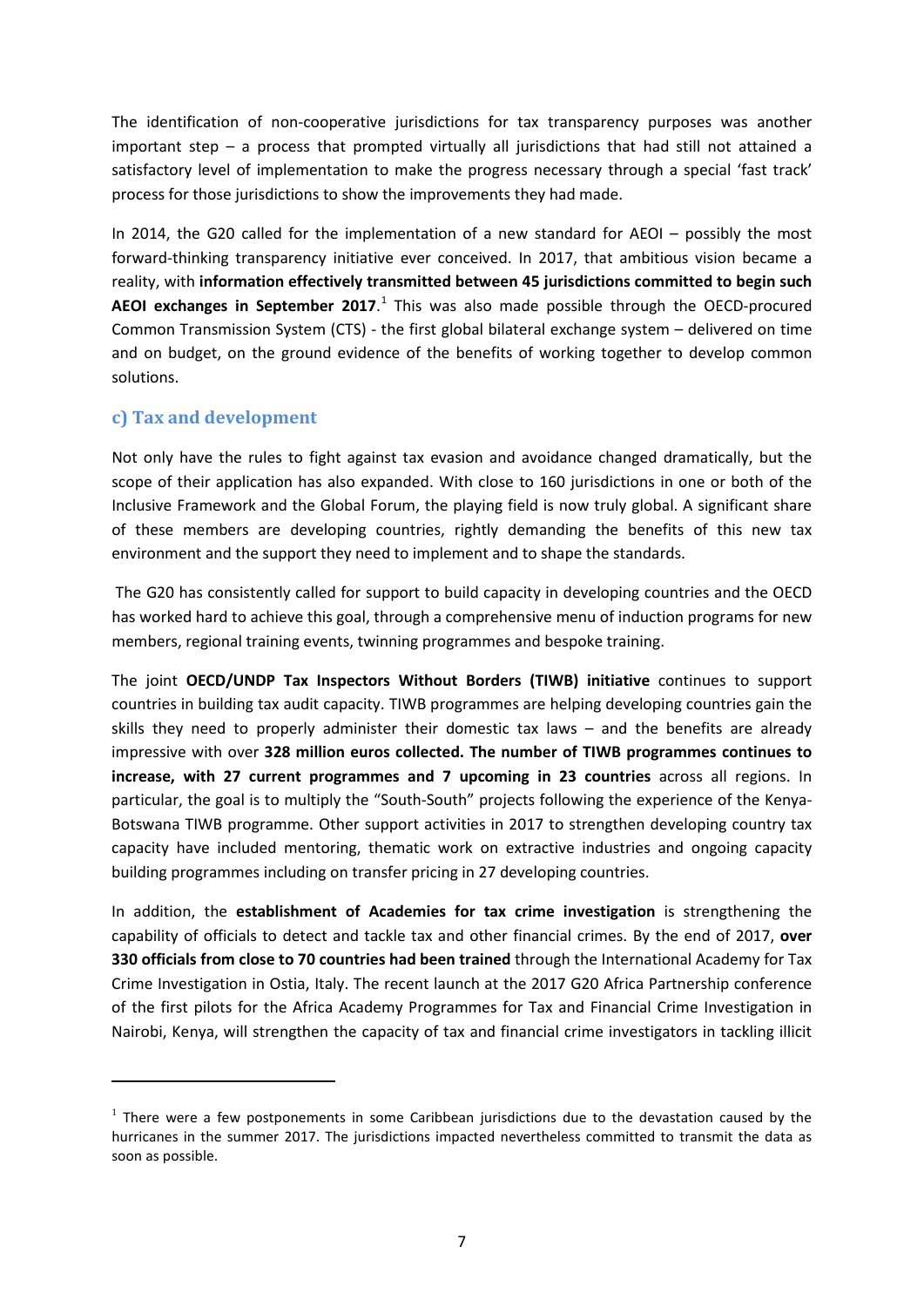financial flows. Building on these successful experiences, a Latin America Academy is in the works for 2018.

#### **2. Looking ahead: Advancing the multilateral dynamic**

We must, however, not allow success to breed complacency. The "Paradise Papers" leaks show that we need to remain vigilant and active in achieving the goal of full transparency for tax purposes. The Global Forum's reviews of beneficial ownership have already resulted in important recommendations for improvement. The full implementation of AEOI must still be achieved and its effectiveness assured. The digitalisation of the economy poses important challenges to the international tax architecture.

The multilateral process takes time – to be successful the many views need to be understood and reconciled – but there is great pressure on governments to act quickly in response to many of these challenges. Real concerns have arisen in response to recent actions taken by individual countries. **When countries act alone the dangers of conflict, complexity, increased uncertainty – and with these the risk of double taxation – increase. Unilateral action is a challenge to the collective dynamic** – the disconnect between national interest and international compatibility can quickly become magnified, and these rifts become an excuse for countries to take defensive positions. This is a costly prospect. You must remember the precious value in global consensus, as it is the only currency with which to obtain truly durable, long-term solutions.

The updates that follow describe the key issues that the OECD is working on, in co-operation with the G20 members, and through the Inclusive Framework and Global Forum. The leadership of the G20 is needed to keep this global community together, to ensure that all nations work through the co-operative institutions that you have developed and to advance the precious multilateral dynamic that you have built.

#### **a) Tax challenges of the digitalisation of the economy**

The challenges of the digitalisation of the economy were identified as one of the main focuses of the Base Erosion and Profit Shifting (BEPS) Action Plan leading to the [2015 BEPS Action 1 Report.](http://www.oecd.org/ctp/addressing-the-tax-challenges-of-the-digital-economy-action-1-2015-final-report-9789264241046-en.htm) In March 2017, the G20 Finance Ministers mandated the OECD, through the Inclusive Framework on BEPS, to deliver an interim report on the implications of digitalisation for taxation by April 2018. This report, *[Tax Challenges Arising from Digitalisation –](http://www.oecd.org/tax/tax-challenges-arising-from-digitalisation-interim-report-9789264293083-en.htm) Interim Report 2018* (the Interim Report) has now been agreed by the more than 110 members of the Inclusive Framework.

The Interim Report provides an in-depth analysis of the main features frequently observed in certain highly digitalised business models and value creation in the digitalised age, as well as the potential implications for the existing international tax framework. It describes the complexities of the issues involved, the positions that different countries have in regard to these features and their implications, and which drive their approach to possible solutions. These different approaches towards a long term solution range from those countries that consider no action is needed, to those that consider there is a need for action that would take into account user contributions, through to others who consider that any changes should apply to the economy more broadly.

Members agreed to undertake a coherent and concurrent review of the "nexus" and "profit allocation" rules - fundamental concepts relating to the allocation of taxing rights between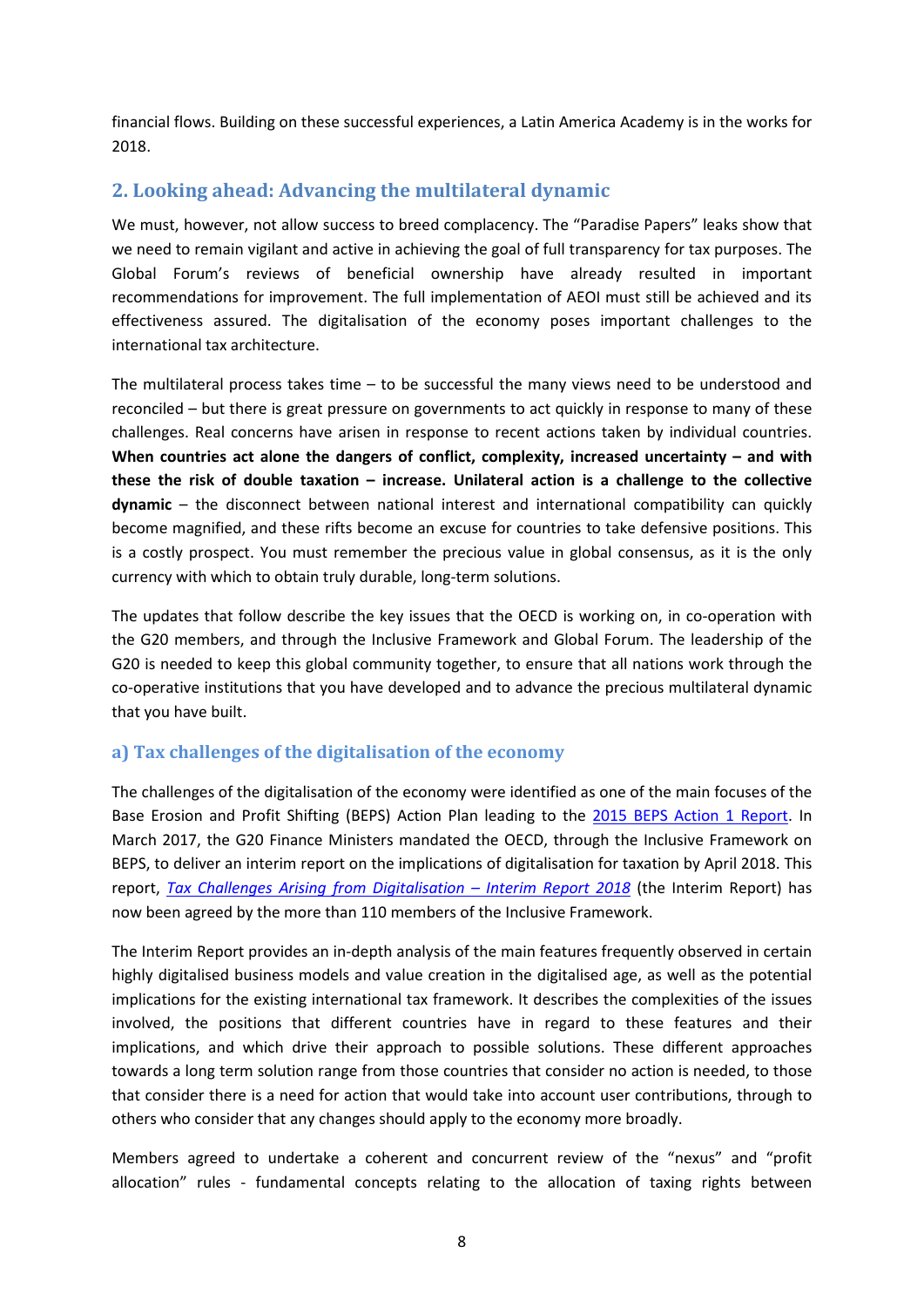jurisdictions and the determination of the relevant share of the multinational enterprise's profits that will be subject to taxation in a given jurisdiction. They will work towards a consensus-based solution, noting that at present, there are divergent views on how the issue should be approached. It was agreed that the Inclusive Framework would carry out this work with the goal of producing a final report in 2020, with an update to the G20 in 2019. The Inclusive Framework's Task Force on the Digital Economy will meet next in July 2018.

In addition, the Interim Report discusses interim measures that some countries have indicated they would implement, believing that there is a strong imperative to act quickly. In particular, the Interim Report considers an interim measure in the form of an excise tax on the supply of certain e-services within their jurisdiction that would apply to the gross consideration paid for the supply of such eservices. There is no consensus on the need for, or merits of, interim measures, with a number of countries opposed to such measures on the basis that they will give rise to risks and adverse consequences. The Interim Report describes, however, the framework of design considerations, identified by countries in favour of introducing interim measures, which should be taken into account when considering introducing such measures.

The Interim Report also takes stock of progress made in the implementation of the BEPS package, which is curtailing opportunities for double non-taxation. Country-level implementation of the wideranging BEPS package is already having an impact, with evidence emerging that some multinationals have already changed their tax arrangements to better align with their business operations. The measures are already delivering increased revenues for governments, for example over 3 billion euros in the European Union alone as a result of the implementation of the new International VAT/GST Guidelines. Also, the impact of widespread implementation of the BEPS package, including recent EU directives as well as some aspects of the US tax reform should result in neutralising the very low effective tax rates of some companies. Nonetheless, BEPS measures do not necessarily resolve the question of how rights to tax are shared between jurisdictions, which is part of the long term issue.

Finally, the Interim Report identifies new areas of work that will be undertaken without delay. Given the availability of big data, international cooperation among tax administrations should be enhanced, in particular, as regards the information on the users of online platforms as part of the gig and sharing economies, to ensure taxes are paid when they are due. The Forum on Tax Administration, working with the Inclusive Framework, will develop practical tools and cooperation in the area of tax administration and will also examine the tax consequences of new technologies (e.g., crypto-currencies and blockchain distributed ledger technology).

An update on this work will be provided in 2019, as the Inclusive Framework works towards a consensus-based solution by 2020.

#### *Background*

As part of the OECD/G20 BEPS Project, and in the context of Action 1, the Task Force on the Digital Economy (TFDE) considered the tax challenges raised by the digital economy. The 2015 BEPS Action 1 report noted that the digital economy is characterised by an unparalleled reliance on intangibles, the massive use of data (notably personal data), and the widespread adoption of multi-sided business models. Further, it found that it would be difficult, if not impossible, to ring-fence the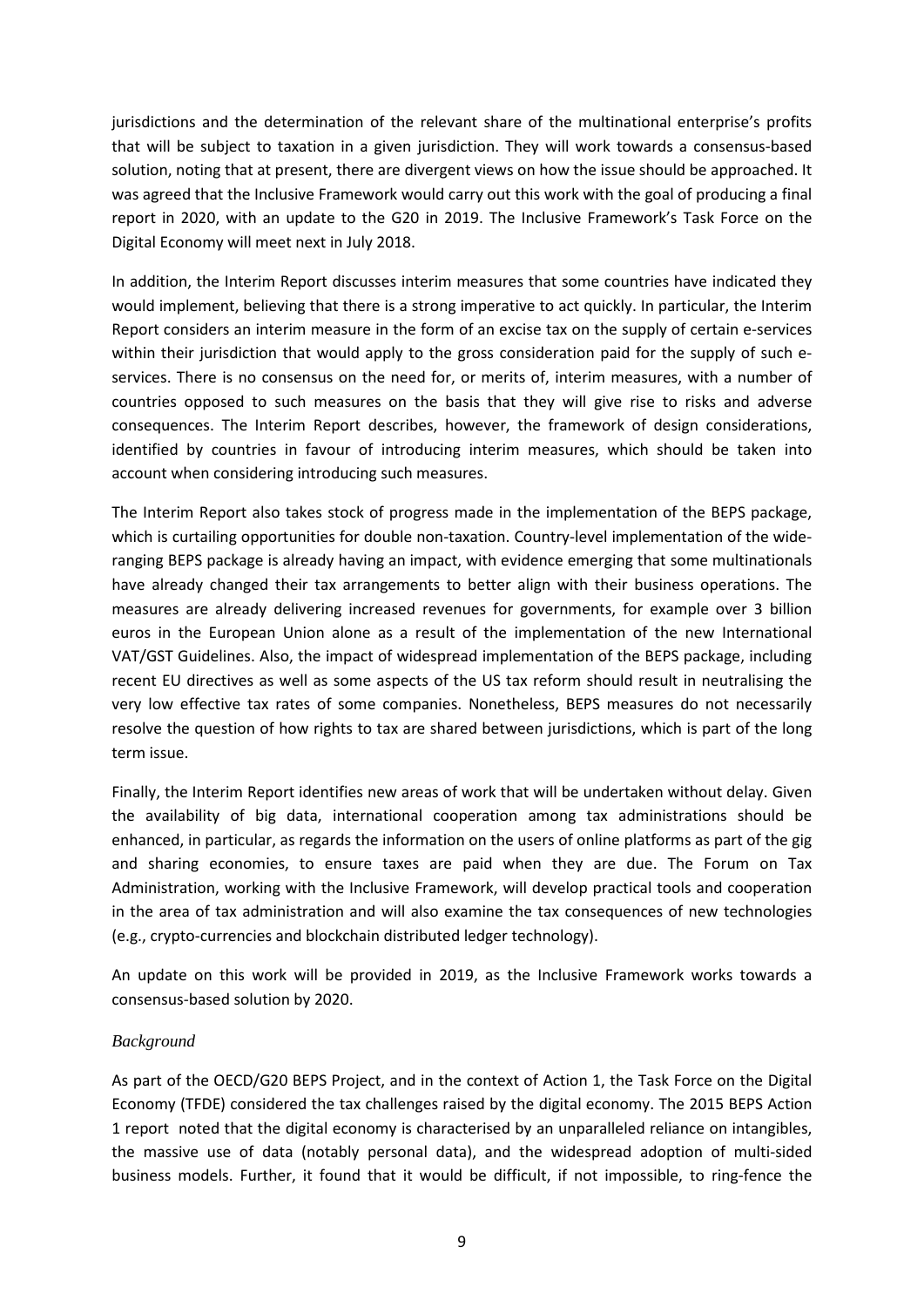digital economy. The report went on to highlight the ways in which digitalisation had exacerbated BEPS issues, but also noted that the measures proposed under the other BEPS Actions were likely to have a significant impact in this regard.

The report also noted that beyond BEPS, digitalisation raised a series of broader tax challenges, which it identified as data, nexus and characterisation. These challenges chiefly relate to the question of how taxing rights on income generated from cross-border activities in the digital age should be allocated among countries. While identifying a number of options to address these concerns, none were ultimately recommended. After the release of the OECD/G20 BEPS package it was agreed by countries to renew the mandate of the TFDE and continue to monitor developments in respect of digitalisation with a further report to be delivered by 2020 and with an interim report to be produced by the end of 2018.

In March 2017, the G20 Finance Ministers called on the TFDE to bring forward the delivery of its interim report, so that it would be finalised by no later than April 2018 – a request that was reiterated by the G20 Leaders at their July 2017 Hamburg Summit.

#### *Digitalisation, Business Models and Value Creation*

A robust understanding of how digitalisation is changing the way businesses operate and how they create value is fundamental to ensuring that the tax system responds to these challenges. In particular, looking at new and changing business models in the context of digitalisation, the report describes the main features of digital markets and how these shape value creation. The Interim Report also identifies three characteristics that are frequently observed in certain highly digitalised business models: scale without mass, heavy reliance on intangible assets, and the role of data and user participation, including network effects. It was noted, however, that countries have different views on whether, and to what extent, these features represent a contribution to value creation by the enterprise.

#### *BEPS Implementation and relevant tax policy developments*

Implementation of the BEPS measures is well underway in most countries. This is having an impact. As mentioned, over 3 billion euros in the EU alone has been collected as a result of the implementation of the new International VAT/GST Guidelines. On the corporate income tax front, significant recent reforms have been passed to implement the BEPS package. For instance several EU directives have been enacted. One measure of the US tax reform in particular (known as GILTI) is likely to raise the overall effective tax rate of US MNEs on their offshore income above a single digit.

Also, a significant number of multinational enterprises (MNEs) have taken pro-active measures to realign their tax arrangements with their real economic activity, either by reconsidering their transfer pricing positions or by relocating and on-shoring valuable assets, such as intangibles. With the exchange of Country-by-Country reports beginning in 2018 for the 2016 tax year, further evidence of the impact of the BEPS measures is anticipated in the coming years.

In recent years, we have also seen the introduction by some countries of a range of uncoordinated and unilateral measures, which appear to reflect a discontent among some countries with the outcomes produced by certain aspects of the current international tax system.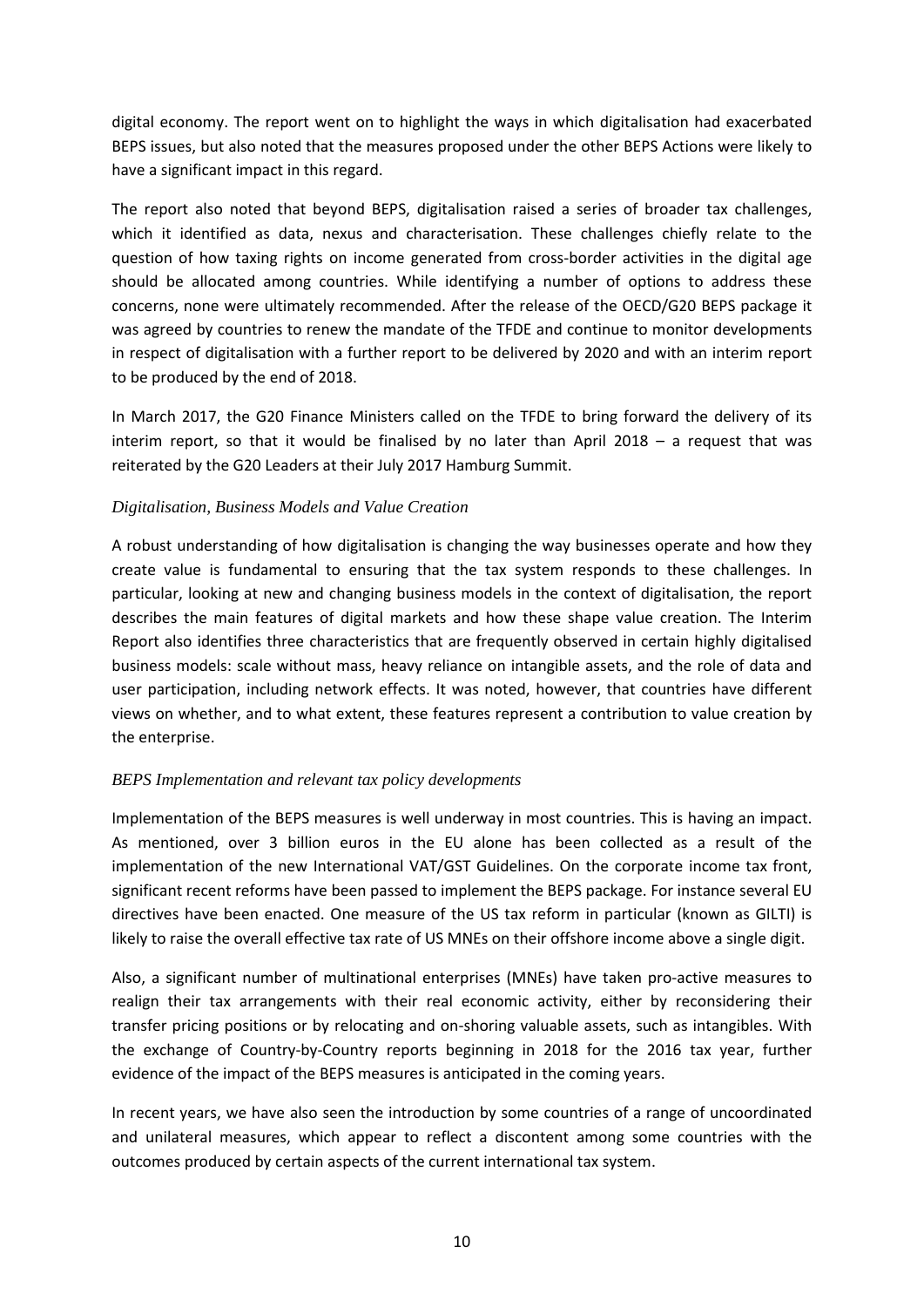#### *Towards a Global, Consensus-Based Solution*

There is general acknowledgement that the digital transformation continues to be an ongoing process and that there is a need to monitor how these changes may be impacting value creation. The broader tax challenges of digitalisation raise very complex technical questions. Members of the Inclusive Framework have different views on the question of whether, and to what extent, the features identified as being frequently observed in certain highly digitalised business models should result in changes to the international tax rules. In particular, with respect to data and user participation, there are different views on whether, and to what extent, they should be considered as contributing to a firm's value creation, and therefore, what impact they may have on the international tax rules.

The different perspectives on these issues among the 113 members of the Inclusive Framework can generally be described as falling into three groups. The first group considers that the reliance on data and user participation may lead to misalignments between the location in which profits are taxed and the location in which value is created. However, the view of this group of countries is that these challenges are confined to certain business models and they do not believe that these factors undermine the principles underpinning the existing international tax framework. Consequently, they do not see the case for wide-ranging change.

A second group of countries take the view that the ongoing digital transformation of the economy, and more generally trends associated with globalisation, present challenges to the continued effectiveness of the existing international tax framework for business profits. Importantly, for this group of countries, these challenges are not exclusive or specific to highly digitalised business models.

Finally, there is a third group of countries that consider that the BEPS package has largely addressed the concerns of double non-taxation, although these countries also highlight that it is still too early to fully assess the impact of all the BEPS measures. These countries are generally satisfied with the existing tax system and do not currently see the need for any significant reform of the international tax rules.

Acknowledging these divergences, members agreed to undertake a coherent and concurrent review of the "nexus" and "profit allocation" rules - two fundamental concepts relating to how taxing rights are allocated between jurisdictions and how profits are allocated to the different activities carried out by multinational enterprises, and seek a consensus-based solution. While it is a challenging objective, the Inclusive Framework will work towards a consensus-based solution by 2020.

#### *Interim Measures to Address the Tax Challenges Arising from Digitalisation*

Developing, agreeing and implementing a global, consensus-based solution will take time, and, in some countries, there are pressing calls for governments to take more immediate action to address the tax challenges arising from digitalisation. There is no consensus on the need for, or the merit of, interim measures with some countries opposing them. The risks and adverse consequences that these countries believe would arise as a result of such measures include negative impacts on investment, innovation and growth, the possibility of over-taxation, distortive impacts on production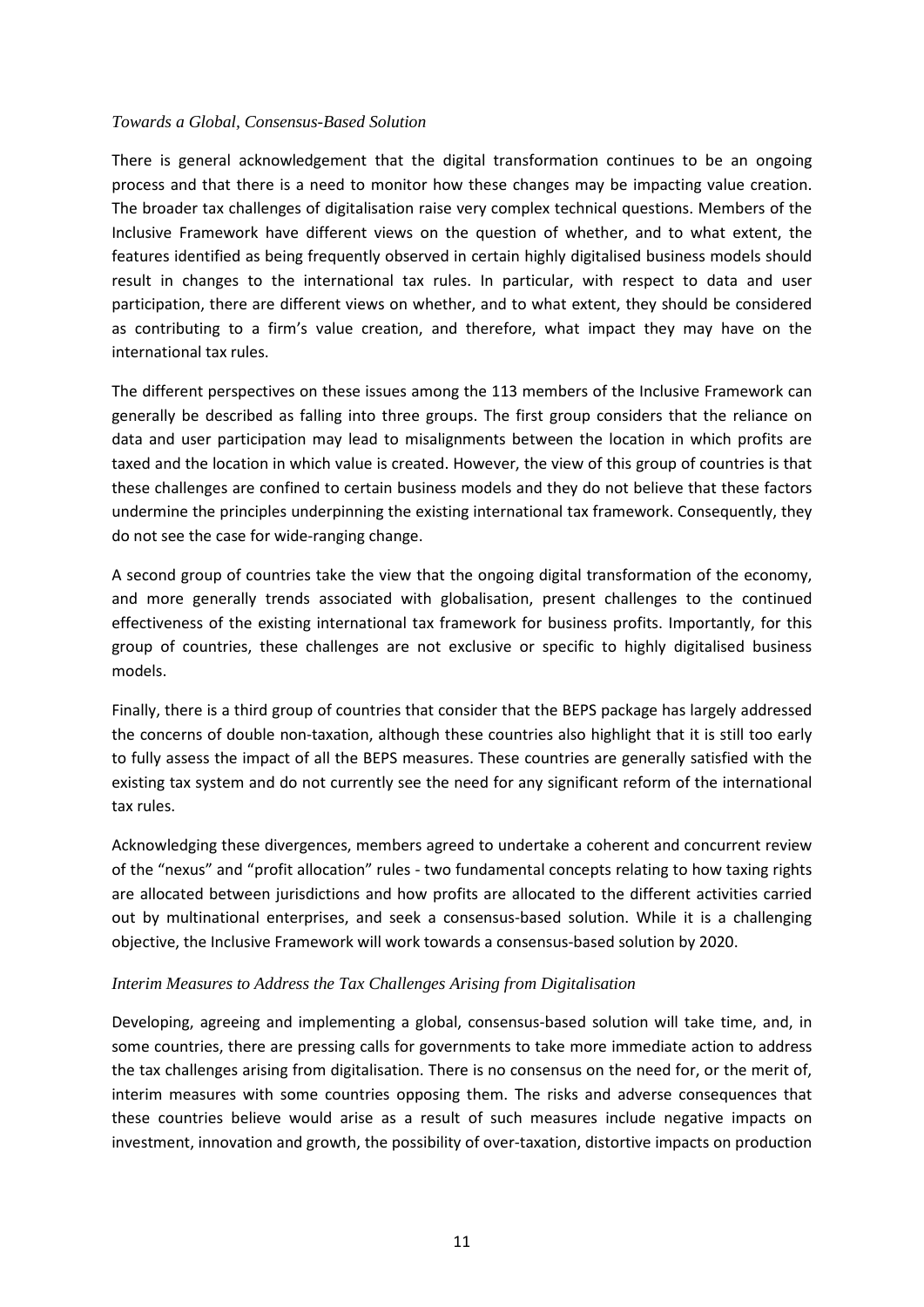and increasing the economic incidence of tax on consumers and businesses, and increased compliance and administration costs.

The countries considering interim measures recognise these challenges, but consider there is a fiscal and political imperative to act, pending a global solution which may take time to develop, agree and implement. They take the view that there is a sound conceptual basis for an interim measure, that value is being generated within their jurisdiction that would otherwise go untaxed challenging the fairness, sustainability and public acceptability of the system. They think the challenges need to be weighed against the policy challenges of not acting in the interim and consider that at least some of the possible adverse consequences can be mitigated through the design of the measure.

The report therefore reflects the framework of design considerations, identified by countries in favour of introducing interim measures, which should be taken into account when considering introducing such measures. This framework takes into account some constraints, including that any such measures should be in compliance with existing international obligations, temporary, targeted and balanced, minimise over-taxation, as well as designed to limit the compliance costs and not to inhibit innovation. The Interim Report considers an interim measure in the form of an excise tax on the supply of certain e-services within their jurisdiction that would apply to the gross consideration paid for the supply of such e-services.

#### *Beyond the International Tax Rules: the impact of digitalisation on tax policy and tax administration*

Digitalisation is offering new opportunities as well as some challenges to tax policy and administration beyond the international tax system. These include the growth of the gig and sharing economy and how this is affecting tax compliance and revenues as a result of the rise of nonstandard work. At the same time, technologies like blockchain give rise to both new, secure methods of record-keeping while also facilitating crypto-currencies which pose risks to the gains made on tax transparency in the last decade. Some work is already underway to better understand and address these developments, but further work is required to ensure that governments can harness the opportunities these changes bring while ensuring the ongoing effectiveness of the tax system. It will also be important to give specific consideration to how advances can be implemented in developing countries to take into account their particular circumstances.

#### *Next Steps*

The interim report is a key milestone to developing a durable, long-term solution to the tax challenges posed by the digitalisation of the economy. To accomplish this, further work will need to be carried out on the analysis of the value contribution of certain characteristics of highly digitalised business models as well as digitalisation more broadly. To inform that debate, technical solutions would also be explored to test the feasibility of different options with respect to the profit allocation and nexus rules. This process will include gathering input from a broader group of stakeholders including business, civil society and academia.

An update on this work will be provided in 2019, as members work towards a consensus-based solution by 2020. Throughout, it will be important to continue to monitor the latest developments: from the evolution of new technologies and rapidly-evolving business models, to the adoption and impact of countries' legislative proposals that aim to address these challenges. Ongoing political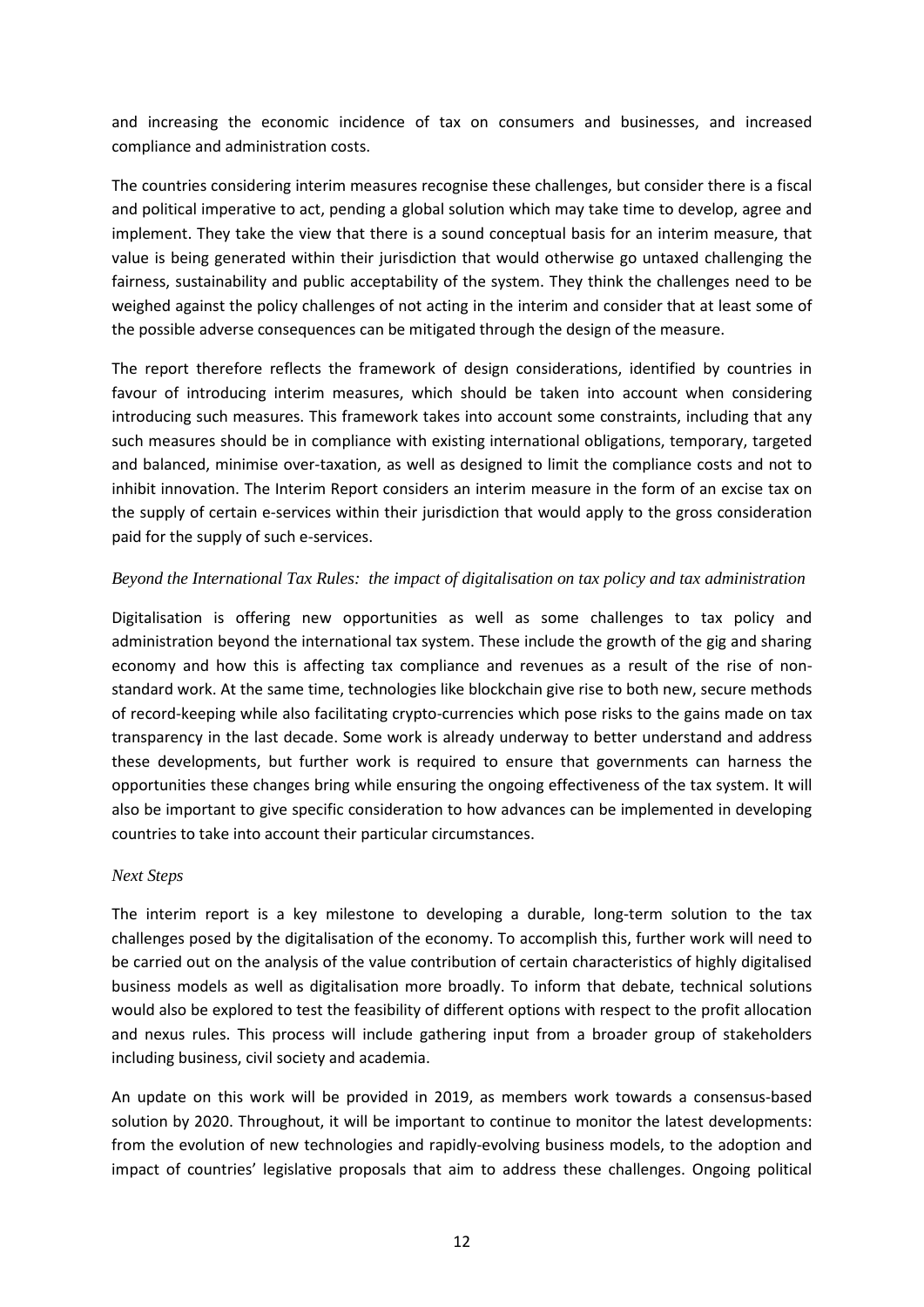support is essential to building consensus and achieving progress on these complex issues. The TFDE will hold its next meeting in July 2018.

#### **b) Moving ahead with the tax transparency agenda**

There have been dramatic improvements in tax transparency over the past decade. However, challenges still remain. High profile leaks, such as the release of the "Paradise Papers", underscore the widespread use of offshore structures to hide beneficial ownership of assets and income. The rapid and widespread adoption of AEOI through the implementation of the OECD's Common Reporting Standard (CRS) is limiting taxpayers' ability to hide their income and assets offshore. However, the experience of a number of tax administrations and the information disclosed through the OECD's CRS disclosure initiative show that a number of advisers and service providers are actively marketing schemes designed to circumvent the CRS reporting requirements.

In light of these ongoing challenges, G7 Finance Ministers, in the Bari Declaration issued on 13 May 2017, called on the OECD to start "discussing possible ways to address arrangements designed to circumvent reporting under the CRS or aimed at providing beneficial owners with the shelter of nontransparent structures" and encouraged the G20 to endorse this work.

**The OECD has delivered. The release of a new report** *Model Mandatory Disclosure Rules for CRS Avoidance Arrangements and Opaque Offshore Structures* **sets out model mandatory disclosure rules** that target promoters and service providers involved in arrangements designed to circumvent reporting under the Common Reporting Standard or aimed at providing beneficial owners with the shelter of non-transparent structures.

In addition, there is ongoing work at the OECD to identify, analyse and address schemes that purport to avoid reporting under the CRS. As part of this work, **the OECD recently released a [consultation](http://www.oecd.org/tax/oecd-releases-consultation-document-on-misuse-of-residence-by-investment-schemes-to-circumvent-the-common-reporting-standard.htm)  [paper](http://www.oecd.org/tax/oecd-releases-consultation-document-on-misuse-of-residence-by-investment-schemes-to-circumvent-the-common-reporting-standard.htm) on ways to address the misuse of residence** and citizenship by investment schemes, to circumvent the CRS.

As the first exchanges under the CRS approached, **close to 85 billion euros in additional tax revenue was identified as a result of voluntary compliance mechanisms and offshore investigations**. With exchanges commenced in September 2017, and as further progress is made in the implementation of the standards, the Global Forum is doing further work to evaluate the scale of the changes and impact generated by the progress achieved in the past decade, in particular that associated with AEOI. A report on this work will follow over the course of 2018. The outcomes of this evaluation will assist policy makers and tax administrations in understanding the value of tax transparency and the need to ensure a rapid and continued implementation of the standards.

#### **C) Tax certainty**

Tax rules should not only be fair and transparent, but also inclusive, clear and consistent in their application. Having certainty in tax matters is important to preserve the integrity and credibility of the tax system, and also to ensure that overly complex or obscure tax rules do not impede economic innovation and investment. In response to a call from the G20 Leaders in 2016, the OECD and IMF Secretariats produced a comprehensive report delivered to the G20 Finance Ministers in March 2017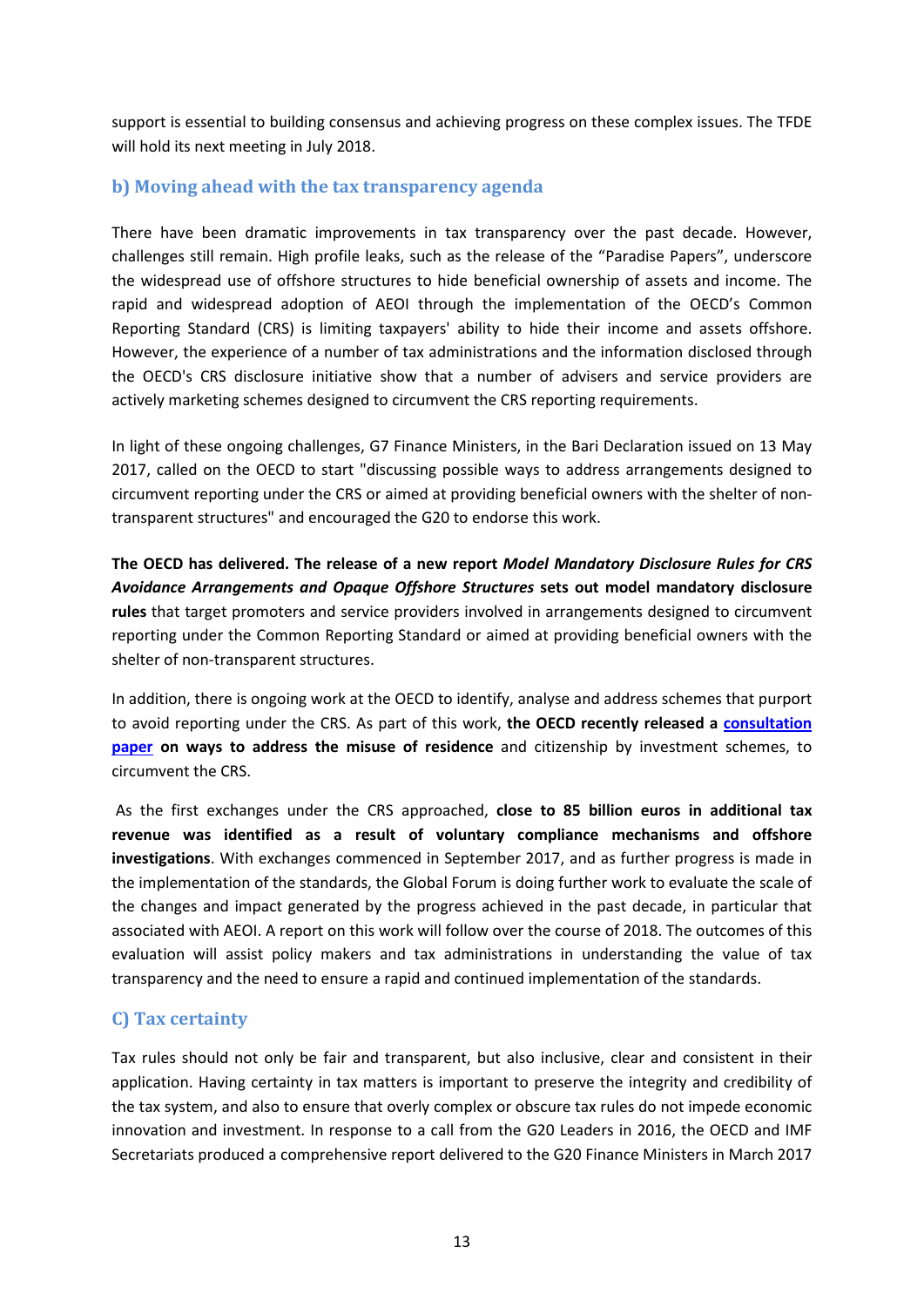that identified the sources of tax uncertainty and the various tools that taxpayers and governments could use to reduce it.

**The OECD is taking forward this work with concrete action to improve tax certainty.** On the request of the G20, a follow-up report is currently being drafted and will provide an update on progress being made to enhance tax certainty, including through:

- **Understanding how tax certainty affects developing countries.** One specific follow-up action from the Tax Certainty report was to consult with developing countries on their particular concerns around tax certainty and whether the specific tools identified to enhance tax certainty should have the same application in developing countries, having regard to their enforcement capabilities and implementation capacity. A consultative seminar, sponsored by Germany, was held in Dar es Salaam, Tanzania on 25-27 October 2017. In total, participants from 21 African countries were consulted and exchanged views on this important issue. A second workshop will be held on 26-29 March 2018 in Singapore.
- **The International Compliance Assurance Programme (ICAP)** is aimed at providing MNE groups willing to engage actively and in a fully transparent manner with increased tax certainty, through the use of Country-by-Country reports and other information for multilateral risk assessment purposes. By co-ordinating conversations between a MNE group and several tax administrations simultaneously, ICAP should also ensure a more efficient use of resources both for taxpayers and tax administrations and, in the longer term, fewer disputes. A pilot for ICAP, which includes eight Forum on Tax Administration members (Australia, Canada, Italy, Japan, the Netherlands, Spain, the United Kingdom and the United States), was launched in Washington D.C. in January 2018. A multilateral assessment of specific international tax risks posed by each MNE group in the pilot will commence during the first half of 2018 and is expected to be completed within a target timeframe of 12 months.
- The OECD's Forum on Tax Administration is carrying out two projects on **Joint Audit and Compliance Risk Assessment** as part of the wider set of work on enhancing tax certainty and improving compliance effectiveness. The aim of the project on risk assessment is to enhance mutual understanding between tax administrations of the different risk factors used by different countries. This may lead to greater convergence between countries over time as well as increase auditors' understanding of the wider international picture. The project on joint audits will examine the experience of tax administrations to date on the use of joint audits and whether and where improvements can be made to make them easier to undertake and to obtain the benefits sought by administrations and MNEs.
- The **Treaty Relief and Compliance Enhancement (TRACE)** project will standardise the system for claiming withholding tax relief at source on portfolio investments through a selfcontained set of agreements and forms to be used by any country that wants to implement the so-called Authorised Intermediary ("AI") system. It removes the administrative barriers that currently affect the ability of portfolio investors, including investors making use of pooled investment vehicles, to effectively claim the reduced rates of withholding tax to which they are entitled pursuant to tax treaties or to domestic law of the country of investment. Moreover, it minimises administrative costs for all stakeholders and enhances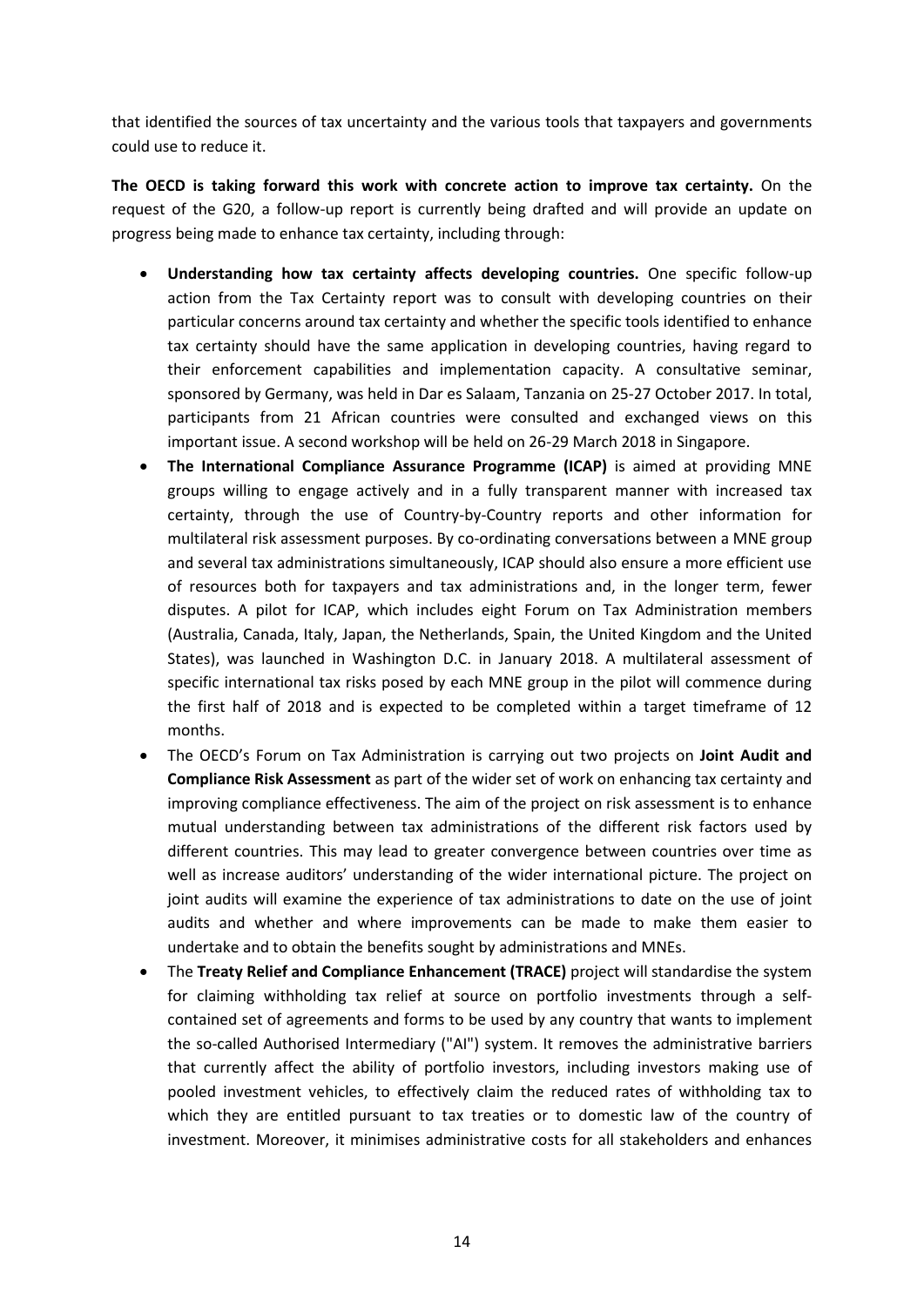the ability of both source and residence countries to ensure proper compliance with tax obligations.

• **Improving the effectiveness and timeliness of dispute resolution mechanisms** is the aim of Action 14 of the BEPS Action Plan and is also part of the continuous efforts to enhance tax certainty. The members of the Inclusive Framework committed to have their compliance with the implementation of the minimum standard peer reviewed (with the possibility for deferral for certain developing countries), to provide a MAP profile and to provide MAP statistics. The reporting of MAP statistics provides a tangible measure of the effects of the collective implementation of some elements of the Action 14 minimum standard and now includes data from over 65 jurisdictions. Statistics for 2016 have been reported and analysed and peer reviews for 14 countries have so far been published. MAP profiles for 76 countries have been published on the OECD website, with almost 30 more forthcoming.

#### **d) Tax and development**

This era of unprecedented international co-operation on tax creates new opportunities for the enhanced participation of developing countries in international tax policy discussions and institutions, but also new challenges to fully realizing the benefits. Ensuring that all economies have a voice in this important dialogue is key to maintaining the collective momentum needed to achieve durable results.

The Platform for Collaboration on Tax (PCT), established in 2016 by the IMF, the OECD, the UN and the WBG to improve the co-ordination of their capacity building activities on tax, works to support developing countries including through the development of BEPS-related toolkits to address key priorities identified by these countries. The next toolkit on indirect transfer of assets will be delivered by mid-2018.

**On 14-16 February 2018, the PCT held its first Global Conference on Taxation and the Sustainable Development Goals (SDGs) at the UN headquarters in New York**, reaffirming the common objectives of the four partner international organisations in relation to the tax agenda, including: how to mobilise domestic resources for development; tax policies to support sustainable economic growth, investment and trade; the social dimensions of taxation (income and gender inequality, human development); as well as capacity development and international tax co-operation. The three-day conference brought together ministers and deputy ministers of finance, tax authorities, and senior representatives from civil society, private sector, academia, regional and global organisations to set out a forward agenda on how taxation can help deliver the SDGs by 2030. The Conference Statement can be found in Annex A to Part I.

The OECD's Forum on Tax Administration (FTA) Capacity Building Network, set up in 2016, is also working effectively to help co-ordinate peer-to-peer support between tax administrations. The FTA will also increasingly work with the PCT on tax development issues, in particular on the use of technology in improving tax capacity.

#### **e) Objective criteria for tax transparency purposes**

**More stringent criteria are needed to identify non-cooperative jurisdictions**. Where the results reported from the Global Forum show persistent, unsatisfactory results, then it is incumbent upon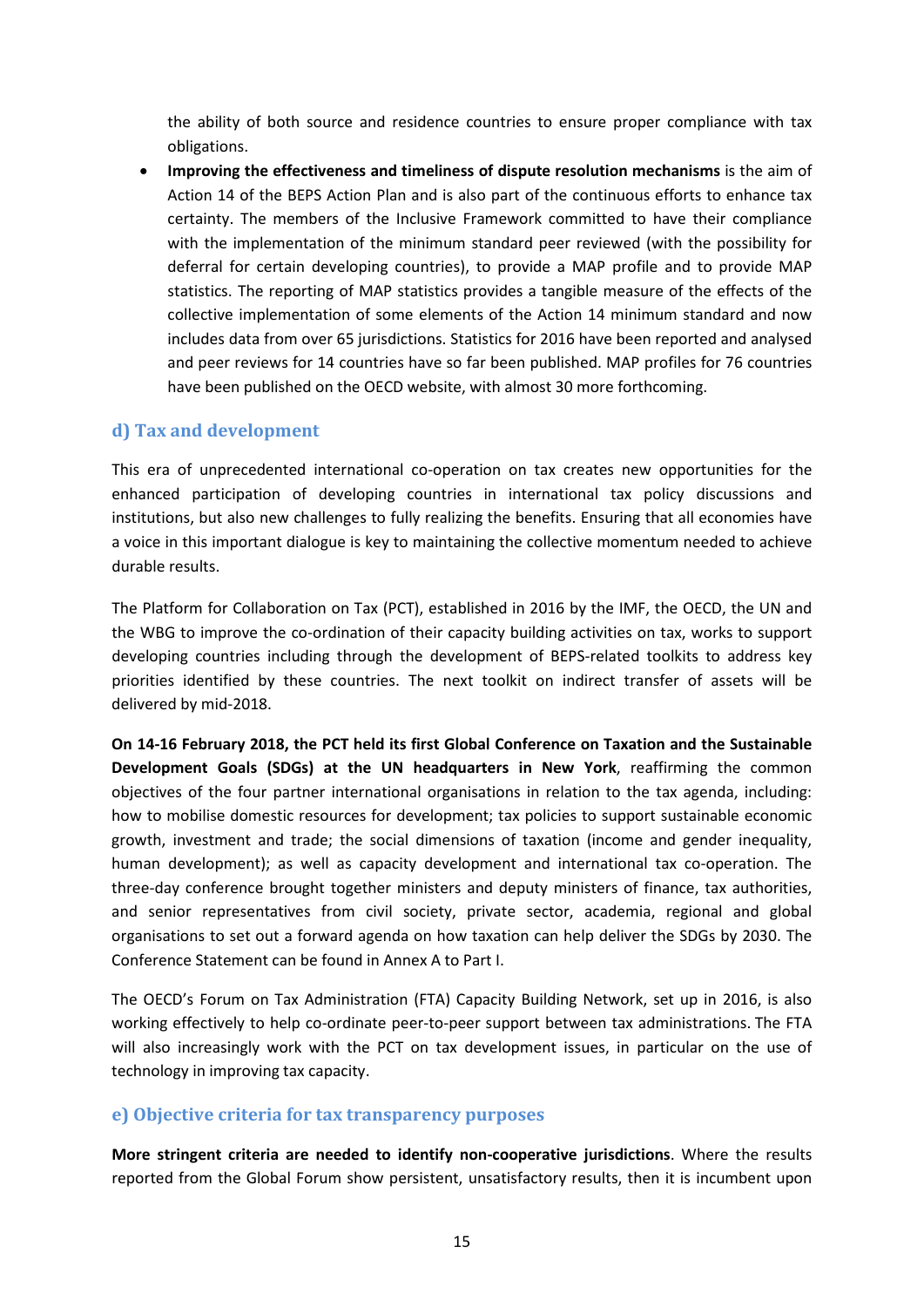the international community – represented by the G20 and more broadly – to identify such failures and encourage rapid implementation. Where jurisdictions fail to implement the agreed standards of tax transparency to a satisfactory degree, this is a threat to the level playing field.

**In 2016, at the request of the G20, the OECD developed objective criteria to identify noncooperative jurisdictions** for tax transparency purposes, comprising commitment to AEOI, implementation of the EOIR standard and signature of the OECD/Council of Europe multilateral Convention on Mutual Administrative Assistance in Tax Matters. **This exercise had great impact, incentivising jurisdictions to move ahead, but as circumstances change, updated criteria are necessary to encourage further progress**. The challenge is to ensure that this mechanism evolves to reflect the current situation and also that it is still a lever for progress. Without a credible mechanism jurisdictions may not respond positively.

**There are a number of material changes to the transparency landscape that would need to be taken into account** for any adjustment to the criteria, including the implementation of automatic exchange of information and the publication of results from the Global Forum's second round of EOIR reviews. In addition, it is important to acknowledge that the scope of tax co-operation has expanded, and the implementation of the BEPS actions entails another level of commitment to progress. Whether these or other factors should be incorporated into an updated criterion will have to be carefully considered.

**An update on the criteria will be presented for your meeting in Buenos Aires on 21-22 July 2018**.

**\*\*\***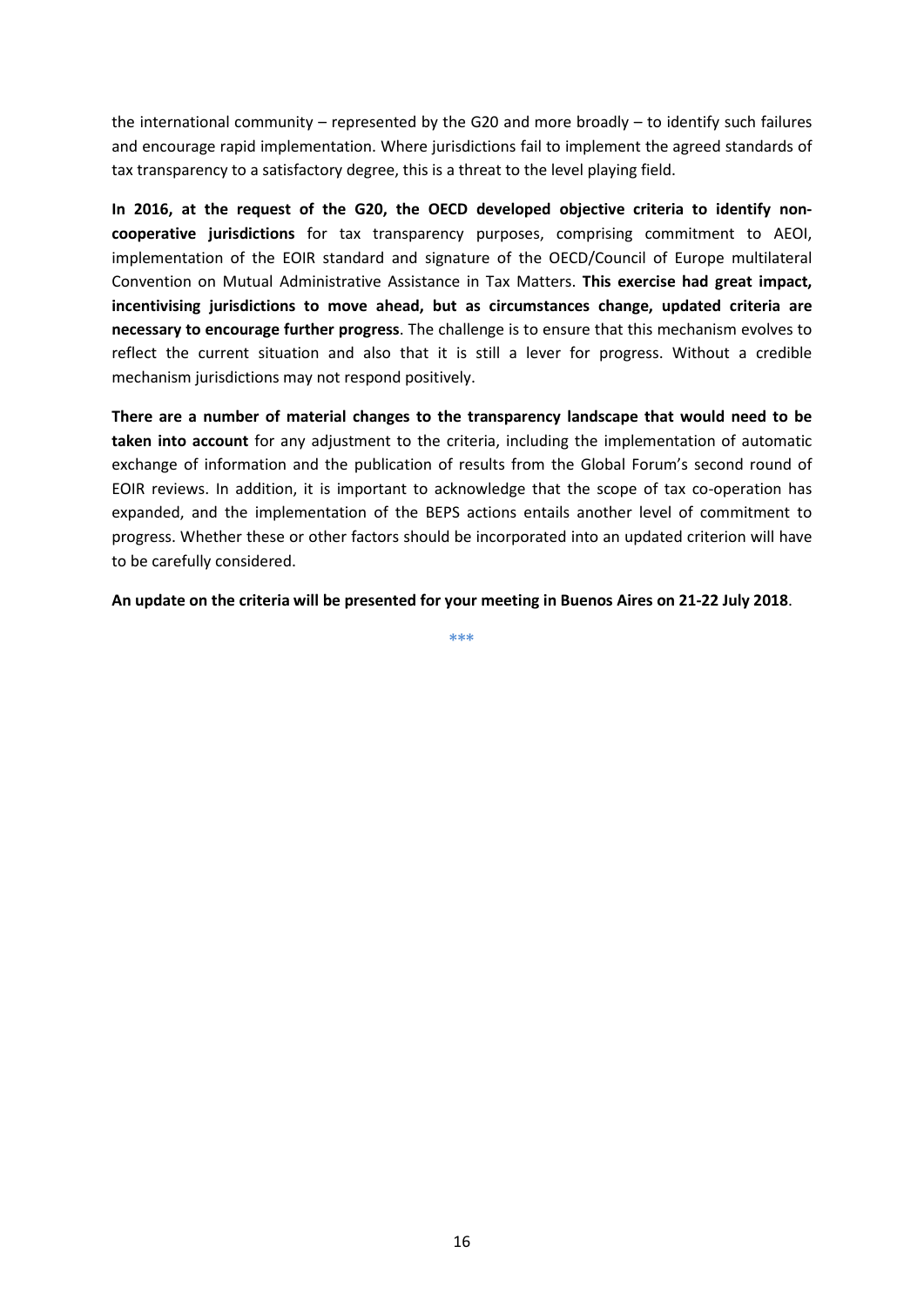### **ANNEX A – CONFERENCE STATEMENT OF THE PLATFORM FOR COLLABORATION ON TAX**

**Platform for Collaboration on Tax**

**First Global Conference on Taxation and SDGs**

**Conference Statement** 

*February 16, 2018*

#### **The Platform and its role**

The Sustainable Development Goals (SDGs) set ambitious targets for all countries, to end all forms of poverty, fight inequalities and tackle climate change, while ensuring that no one is left behind. Achieving these goals requires enormous financial resources. The Addis Ababa Action Agenda recognizes that much of the increased public financing to reach these goals will have to be generated domestically. Taxation has a key role to play in financing the SDGs. At the same time, an era of unprecedented international co-operation on tax is underway with the implementation of Automatic Exchange of Information, the Base Erosion and Profit Shifting project, and the strengthening of the United Nations Committee of Experts on International Cooperation in Tax Matters—all creating new opportunities for the enhanced participation of developing countries in international tax policy discussions and institutions, but also new challenges to fully realizing the benefits of international co-operation on tax.

It is in this context that the Platform for Collaboration on Tax was formed. The Platform Partners, International Monetary Fund (IMF), Organization for Economic Co-operation and Development (OECD), United Nations (UN) and the World Bank (WB), have each worked for many decades to support their member countries to effectively mobilize tax revenues – from the most economically advanced to the poorest. In this new era of increased international co-operation, however, there are opportunities for deeper collaborative work through the Platform. The partner organizations bring together their own mandates and expertise, and their convening power to engage in and stimulate research, and together through the Platform lead the debate and action on the broad role of taxation in achieving the SDGs.

Subject to resource availability, the Platform intends to undertake or continue work in a range of areas, including:

#### *1. Strengthening international tax co-operation*

As the international tax environment is changing rapidly, there is a high demand for action by the Platform, which is well placed to facilitate feedback between standard setting, capacity building and technical assistance in the sphere of international tax.

To respond to this demand, Partners will further increase co-ordination and co-operation at the global and country levels. Guidance for developing countries (e.g., through the various Toolkits that the Platform has produced, and continues to work on, to help developing countries in high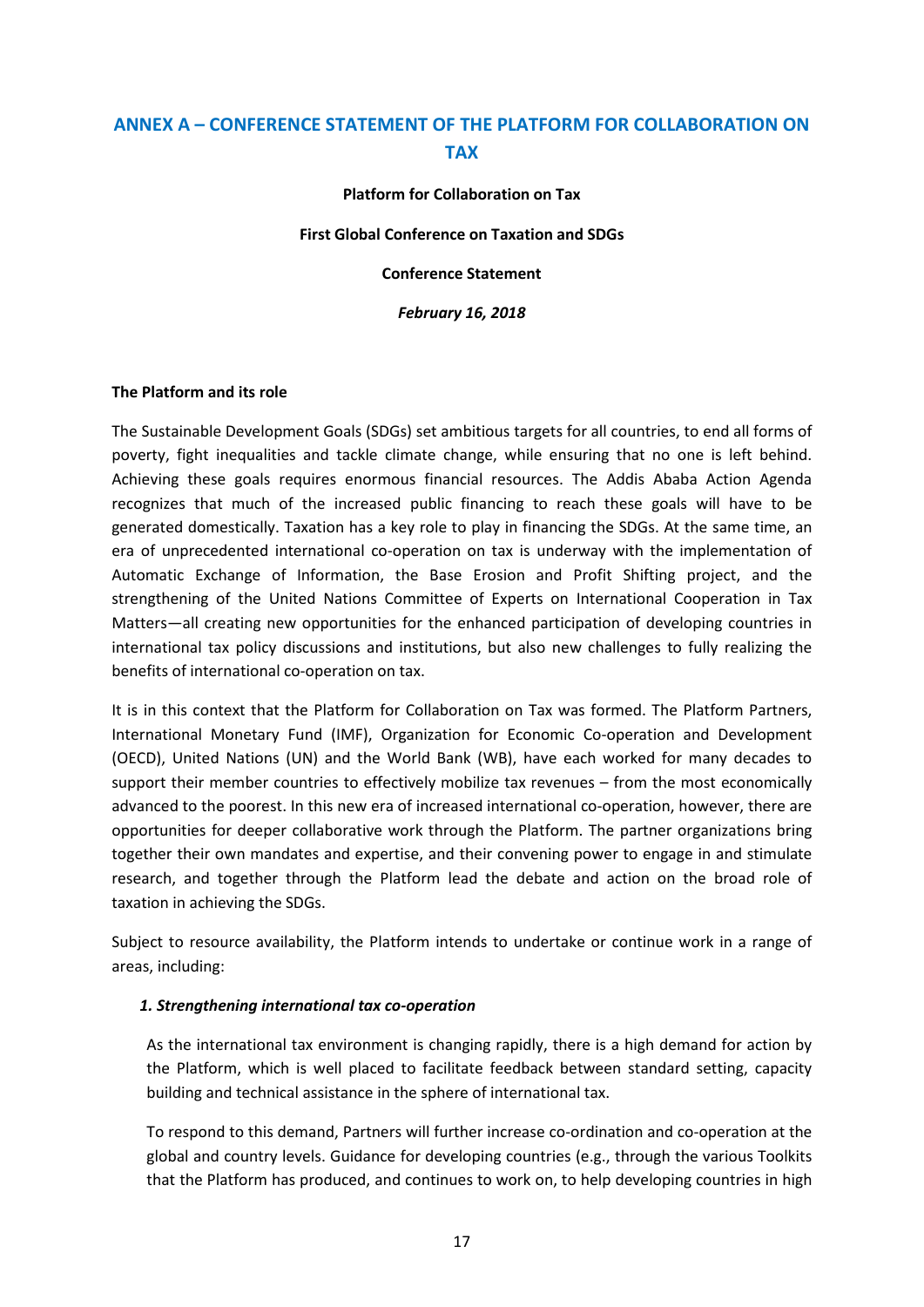priority areas of international taxation) will provide a basis for some of this work. The Platform will also support developing countries to analyze and articulate their views on important international tax issues which will feed back into the international forums and standard setting processes.

#### *2. Building Institutions through Medium Term Revenue Strategies*

In their 2016 report "*Enhancing the Effectiveness of External Support in Building Tax Capacity in Developing Countries,"* the Platform Partners advocated for "Medium Term Revenue Strategies" (MTRS) - a new approach to support countries in reforming their tax systems. These are intended to facilitate a country driven process to develop multi-year, holistic and realistic plans for revenue policy, legal and administrative reforms consistent with the countries' development goals, and to enhance the ability of their tax systems to achieve strong, robust growth and wider social objectives. They are envisaged as part of the country's institution building process, as broad stakeholder engagement in MTRS development can help shape the relationship between citizens and their governments. This approach is in the initial stages of its implementation, with the Platform playing a significant role in a first wave of countries in 2018. Aiming to reach the full potential of this approach, Partners will foster an inclusive process of collaboration and information sharing, as well as encourage stronger leadership from the country governments, and broad societal engagement.

#### *3. Promoting partnerships and stakeholder engagement*

SDG 17 emphasizes the importance of partnerships and international support in realizing the SDGs, including in tax. The Platform is just one form of partnership that is needed to make progress on this goal at the global and country level. As this conference has demonstrated, achieving the SDG's requires actions from all stakeholders. The Platform's success depends on its ability to foster wider relationships, including through convening governments, regional tax organizations, civil society and the business sector.

This conference is the beginning of a process of regular, structured dialogue with the full range of stakeholders.

The following box includes a list of immediate and concrete actions related to the above three areas, which additional resources permitting, the Platform intends to undertake or continue: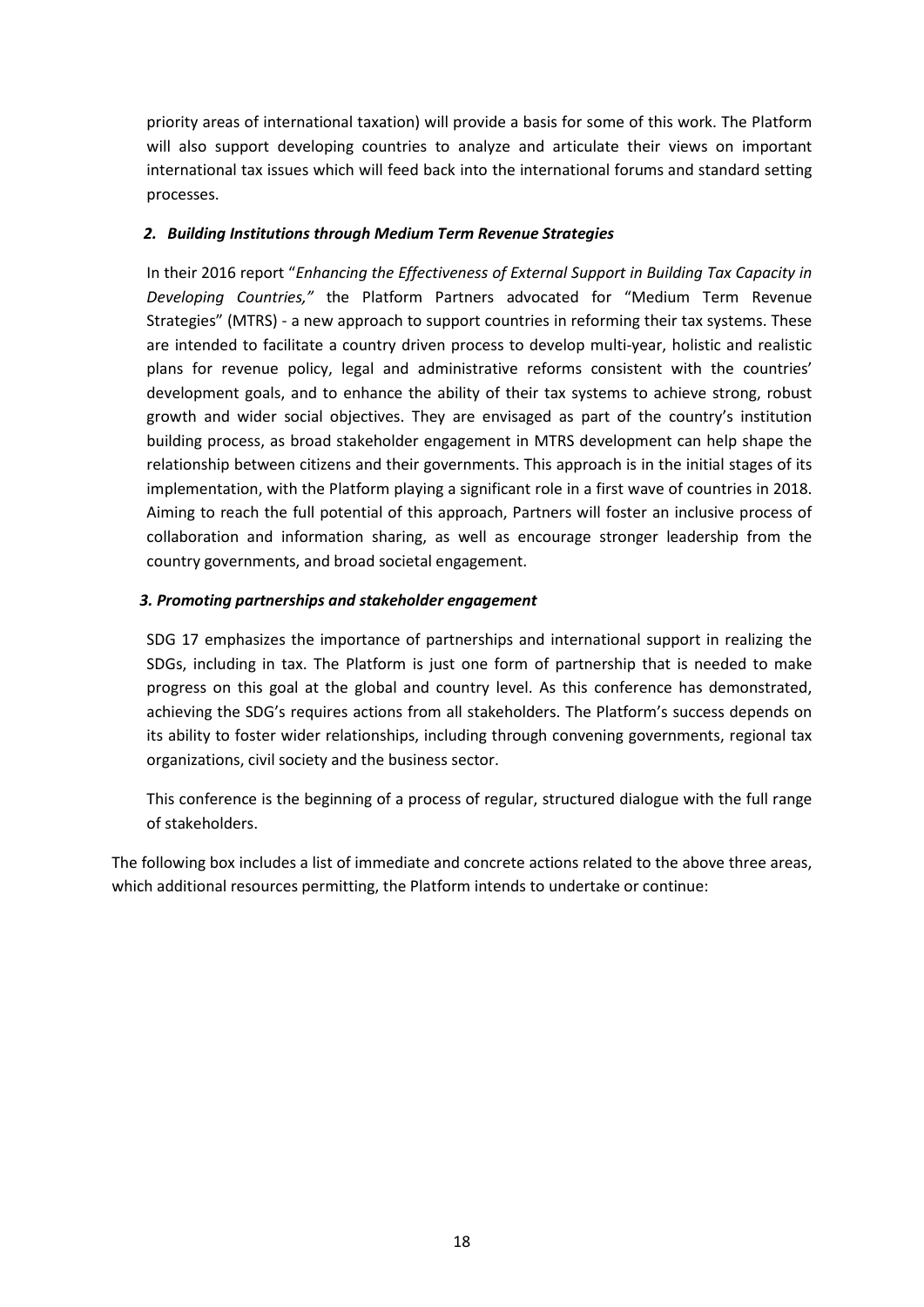#### **PLATFORM ACTIONS TO TAKE THE TAX AGENDA FORWARD**

- On a regular basis, working with others including the Addis Tax Initiative, we will help to give a comprehensive picture of the total effort of international, regional and bilateral partners in supporting developing countries on tax matters.
- We will integrate, and aim for the highest possible standards of transparency in the provision of information about our capacity development activities in developing countries through the Platform website.
- On international tax we will scale-up our joint work to support developing countries to address tax transparency and base erosion and profit shifting, including on treaties.
- Working together with other stakeholders, we will seek to provide coherent and consistent international tax policy advice.
- We will complete the Platform Toolkits to help countries address challenges in international taxation, and launch an expanded outreach program to support the development and use of the Toolkits. We will respond to additional concerns raised by countries with analytical work, recommendations and guidance.
- We will provide, in mid-2018, an update to the G20 on tax certainty and developing countries.
- We will analyze and report on the spillovers and opportunities from changes in the international tax environment on and for developing countries.
- We will work together to support the development of country-led MTRSs, including through the involvement of bilateral partners, and report on outcomes. We will align our support according to the plans set out by governments.
- We will help developing countries access the knowledge, experience and good practices in tax administration, starting with the use of technology, working with the Forum on Tax Administration, regional tax organizations and other partners.
- We will support the participation of developing countries in tax policy discussions at international fora.
- We will launch a multi-year *Tax and SDGs Program*, that will include components on taxation and health, education, gender, inequality, environment, and infrastructure.
- We will establish a regular dialogue between the Platform and stakeholders—most importantly developing country governments.
- We will review current practice, and provide guidance and recommendations, on the tax treatment of ODA funded goods and services.
- To help deliver this agenda we will seek to secure donor funding for the expanded work program, supported by a strengthened Platform Secretariat.

#### **Taxation and the SDGs**

As this conference has shown, tax structures affect society and the economy in many ways beyond a narrow financing focus: equality, in its many dimensions, impacting investment and growth; empowerment of women; sustainability of the environment; extraction of natural resources; and many other concerns central to the achievement of the SDGs. While the Platform Partners already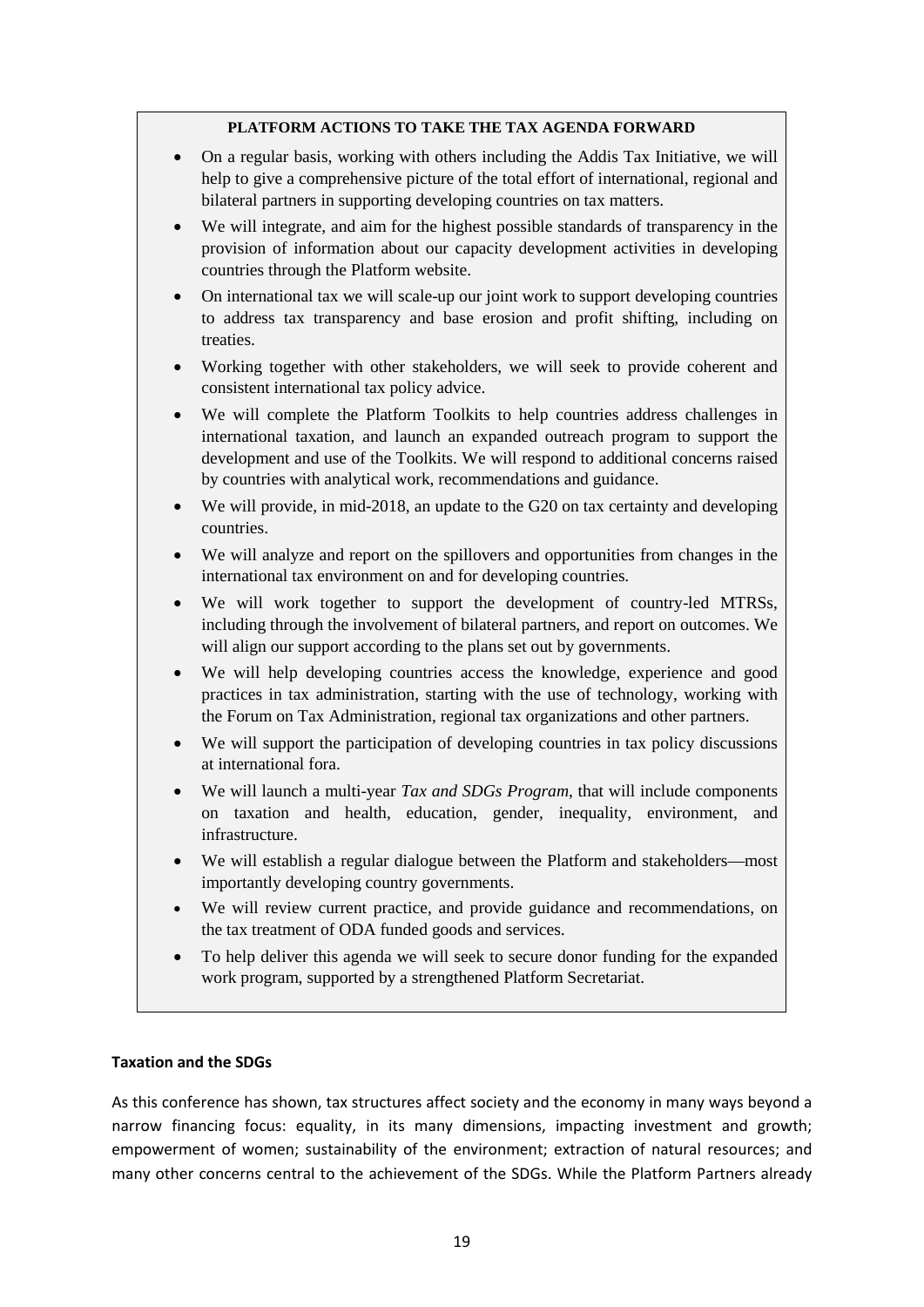work on all these topics, through analysis, standard setting, and technical assistance to member countries, there is scope for further work.

#### **Delivering the Platform's Agenda**

This conference has offered the opportunity for stakeholders to suggest other topics on which the Platform could work and other ways in which it could foster co-operation. Taking these suggestions into account, the Platform will produce a forward agenda of the issues raised by this conference, and identify areas where further work is possible, either by the Platform, or by Platform Partners individually or in collaboration with others.

These proposed actions could make a significant contribution that would reflect the important role of taxation in achieving the SDGs. These actions can only be delivered if resources are made available. We gratefully acknowledge the contributions from the Governments of Luxembourg, Switzerland, and the United Kingdom, and the commitment from the Government of Japan. Taking the Platform to the next level of ambition will require a new injection of resources, not least to increase the capacity of its Secretariat.

The Platform looks forward to working with all stakeholders to deliver this agenda, through continued support to country-led MTRSs, information sharing, on-the-ground co-operation, enhanced dialogue with stakeholders, further focus and guidance on international tax challenges and initiatives that will ensure a greater participation of developing countries in international tax policy discussions and institutions.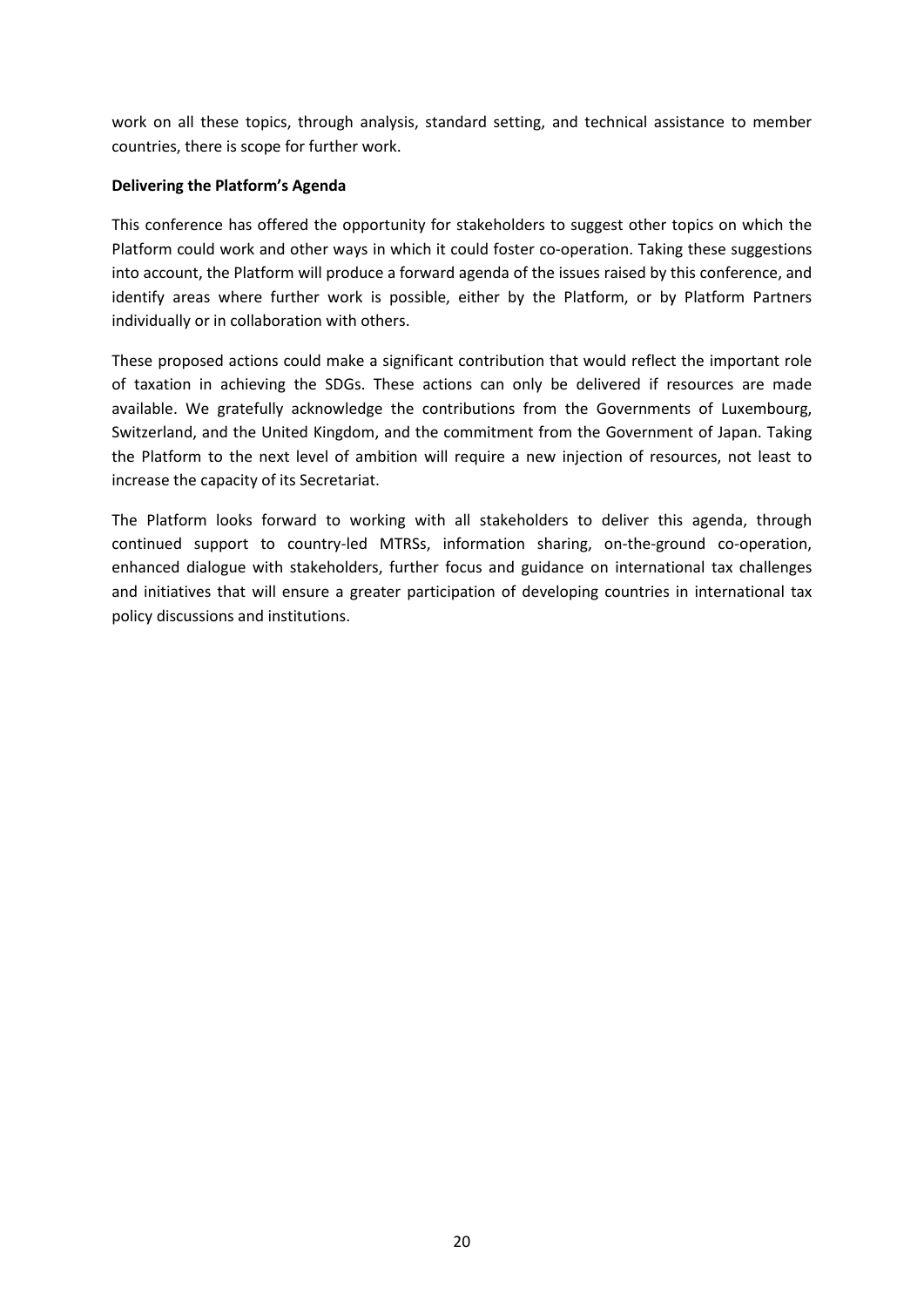## PART II

GLOBAL FORUM ON TRANSPARENCY AND EXCHANGE OF INFORMATION FOR TAX PURPOSES PROGRESS REPORT TO THE G20 FINANCE MINISTERS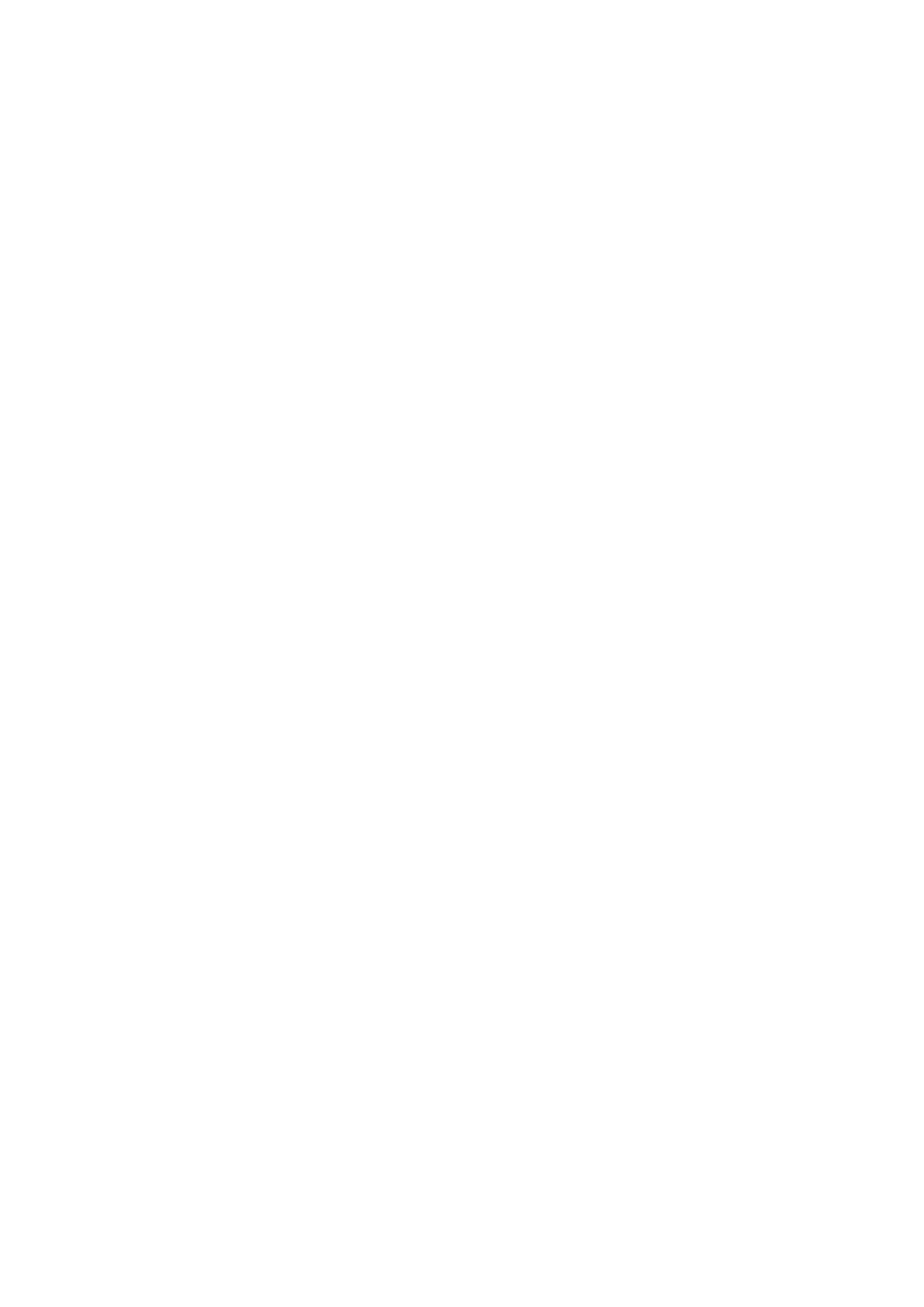### **Executive Summary**

Several landmark milestones in the implementation of the internationally agreed standards on tax transparency and exchange of information have been reached in the past few months, equipping tax authorities with new effective means of tackling tax evasion and further advancing global cooperation.

After maintaining an intense focus for several years to ensure delivery of the widespread commitments to the new OECD/G20 standard in the automatic exchange of financial account information (the AEOI Standard), the first exchanges took place in September 2017 among nearly 50 jurisdictions. This was a momentous occasion, with tax authorities currently utilising this new tool which significantly strengthens their enforcement capacity. The next tranche of over 50 jurisdictions are now finalising their preparatory work with a view to commencing exchanges in September 2018. While most jurisdictions are on track and have successfully met the implementation targets, some are experiencing delays: these jurisdictions are being closely monitored and offered assistance. Full and timely implementation will remain a core priority for the Global Forum over the coming months and further reports on the delivery of the commitments will be provided.

As the evidence of the benefits delivered through AEOI continue to emerge, the interest of developing countries in this powerful anti-evasion instrument is growing. At its plenary meeting, which took place on 15-17 November 2017 in Yaoundé (Cameroon), the Global Forum adopted the Plan of Action for Developing Country Participation in AEOI which draws a pathway for developing countries by offering a structured step-by-step approach to implementing the standard. Recognising that significant resources are required to support developing countries' efforts through the provision of technical assistance, the Global Forum plenary called on international development agencies, governments and other potential donors to support this vital agenda. With more than a dozen developing countries already receiving assistance under the step-by-step approach, this call for support is now also addressed to the G20 countries.

In July 2017, the Global Forum reported to the G20 Leaders that the first round of the Global Forum's reviews of tax transparency and exchange of information on request (the EOIR Standard) was completed. Only one jurisdiction remained rated as "Non-Complaint" following a provisional upgrade of 14 others under a Fast-Track procedure which was designed to allow jurisdictions with less than satisfactory ratings to demonstrate their progress. Since then, the first 16 reports have been published in the new (second) round of EOIR peer reviews and a further 29 reviews are underway. The reviews of the jurisdictions which received a provisional rating under the Fast-Track procedure will be launched by September 2018. The enhanced requirements of the EOIR Standard, which now include the availability of and access to beneficial ownership information, have already proven to create a challenge. The Global Forum has strongly urged its members to address this issue, as well as any other potential deficiencies or outstanding recommendations from the previous round of EOIR reviews, as early as possible.

The demand for Global Forum's technical assistance has surged due to rapidly growing membership, increasing requests for support with respect to beneficial ownership and AEOI-related assistance. The Yaoundé Declaration (2017), which calls for further progress on tax transparency and exchange of information in Africa, has now been signed by 6 countries (i.e. Cameroon, Benin, Ghana, Liberia,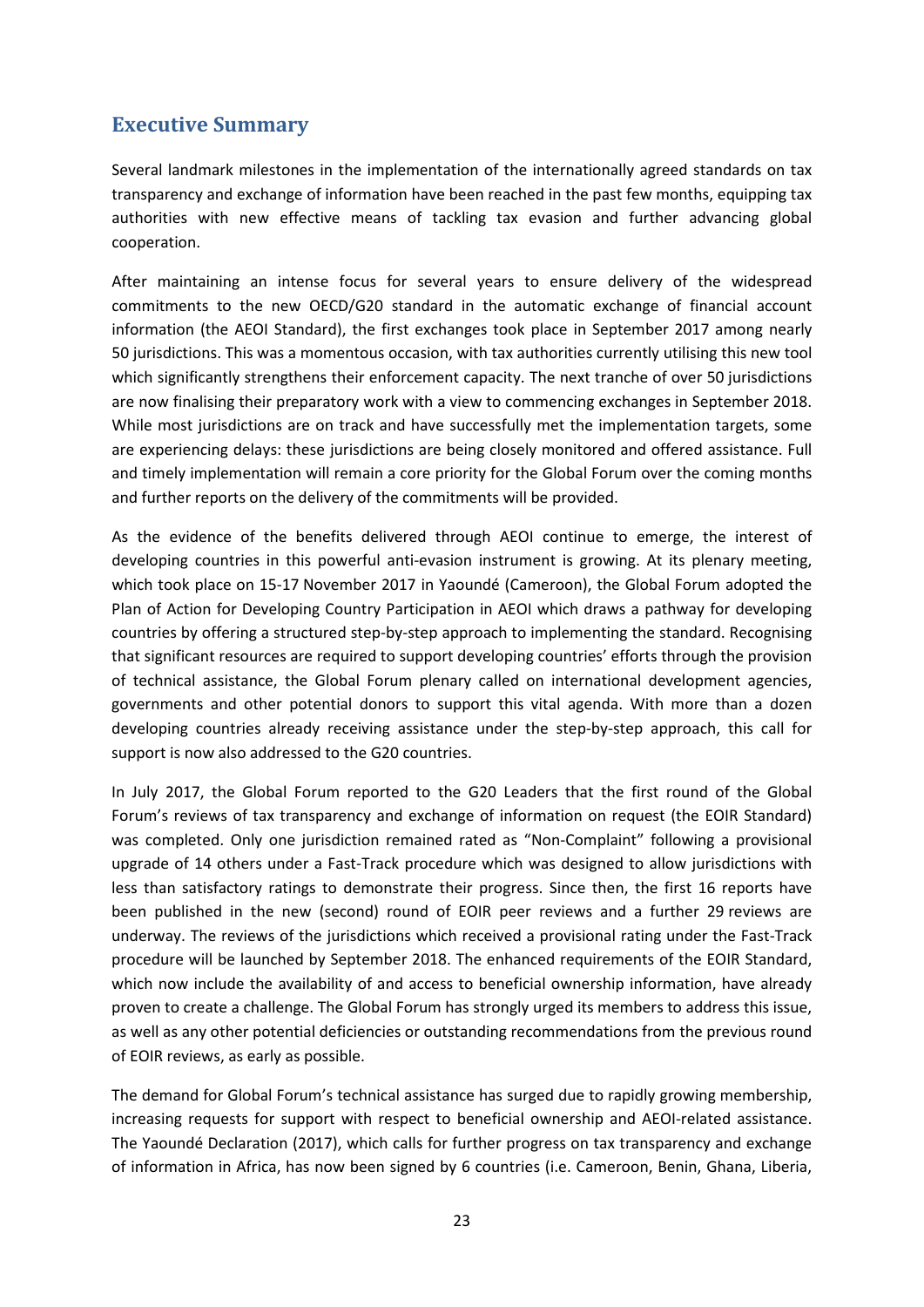Togo and Uganda) and endorsed by France and the United Kingdom. This creates a momentum for closer engagement with African countries and regional organisations.

Many barriers which undermined tax transparency and prevented an effective exchange of information for tax purposes have now been removed. However, the challenges which still lie ahead should not be underestimated. In 2018, the Global Forum will focus on ensuring the full and timely delivery of the commitments to commence exchanges under the AEOI Standard in 2018, carrying out assessments of the key modules of its implementation around the world, developing the framework for the full peer reviews of the effectiveness of AEOI implementation, and facilitating the participation of developing country members in this new standard. Consistent progress by all members in meeting the enhanced EOIR Standard, in particular concerning the availability of and access to beneficial ownership information, will also remain at the centre of Global Forum's work. Capacity-building support to developing countries is incorporated at every level and will continue to expand. To better inform all stakeholders, a renewed effort is being put in the impact assessment work to evaluate the consequences of the increased tax transparency.

This report provides an account of the key milestones and outlines next steps.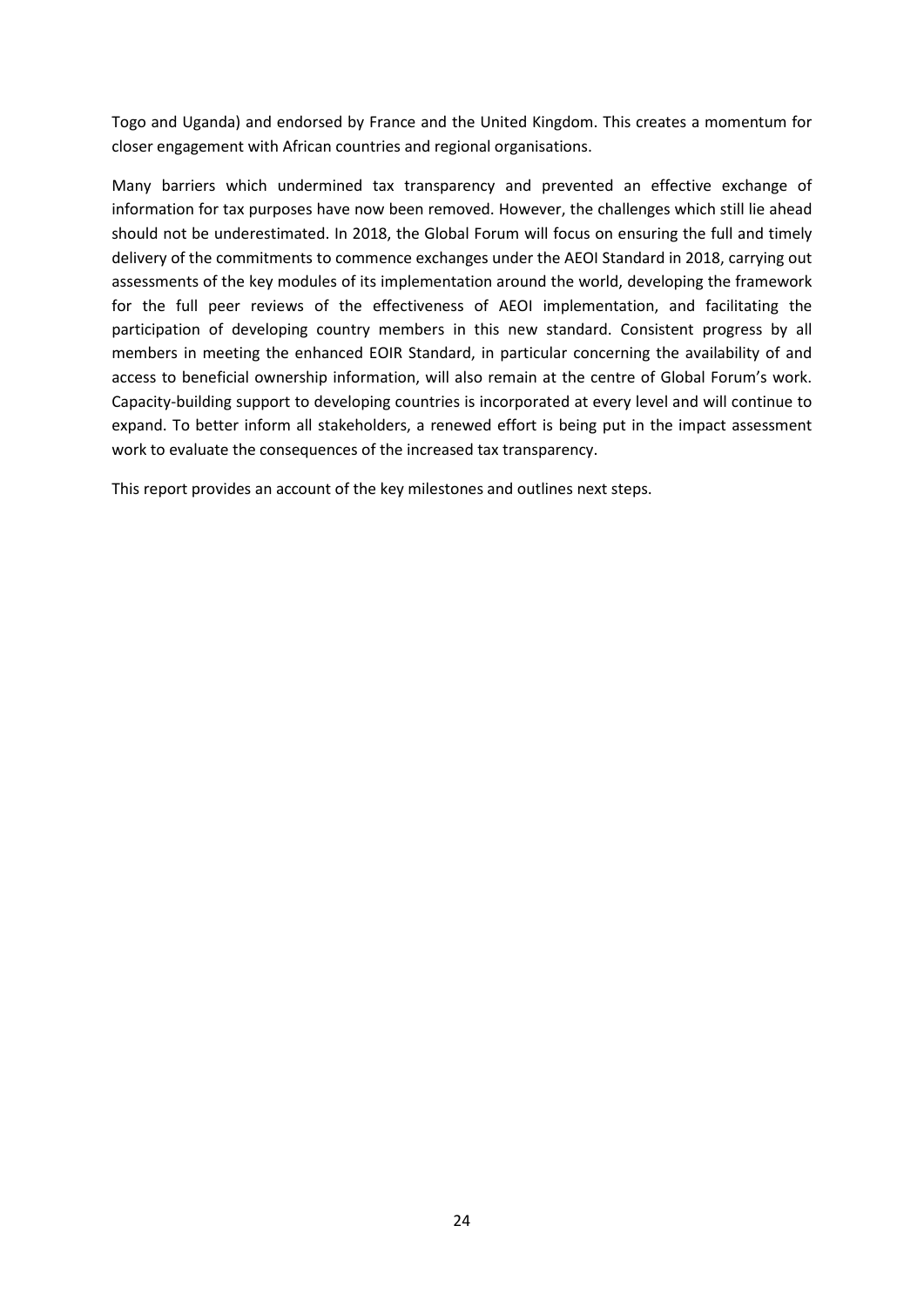#### **Introduction**

The past few months have been marked by a historic transformation in the field of tax transparency and exchange of information.<sup>[2](#page-26-0)</sup> The first exchanges under the AEOI Standard have commenced and many more jurisdictions will follow suit shortly. These exchanges have changed the landscape in which taxpayers, financial institutions and tax authorities in nearly 50 jurisdictions operate. The enhanced requirements of the EOIR Standard in the second round of peer reviews have reinforced the global pressure on the opacity of ownership structures. The availability of beneficial ownership information is expected to improve as this work unfolds, and the EOIR peer review process will allow consistent and objective tracking of the global progress.

In addition to successfully achieving these critical milestones, the Global Forum membership continues to expand. Since the last G20 Leaders' meeting in July 2017, seven jurisdictions have joined the Global Forum (i.e. Cambodia, Greenland, Haiti, Madagascar, Mongolia, Rwanda and Serbia), bringing its membership to 149. More and more jurisdictions choose to engage in intergovernmental cooperation which relies upon the principles of universality of the EOI standards, the inclusivity and equality of partnership, and the availability of assistance to bridge differences in capacities. Multilateral instruments greatly facilitate this cooperation. Since the Global Forum's last report to G20 Leaders, 6 jurisdictions have signed the multilateral Convention on Mutual Administrative Assistance in Tax Matters (the multilateral Convention). Overall, as of 28 February 2018, the number of jurisdictions participating in the Convention has reached 117 (see *Appendix 1*).

#### **Automatic Exchange of Information**

Following a continued and intense focus since the commitments were made at the end of 2014, including making the necessary amendments to domestic laws, concluding the networks of international exchange agreements and putting in place the operational systems required, the "early adopters" commenced the first exchanges under the AEOI Standard in September 2017 (see Table 1 "The Status of AEOI Commitments"). This was a major success which took global tax transparency to the new level. Information sharing began as scheduled through the Common Transmission System (CTS) with only a few delays which were primarily attributed to the devastation caused by hurricanes in several Caribbean jurisdictions.

<span id="page-26-0"></span>**.** 



<sup>&</sup>lt;sup>2</sup> The Global Forum Annual Report 2017 <http://www.oecd.org/tax/transparency/global-forum-annual-report-2017.pdf>.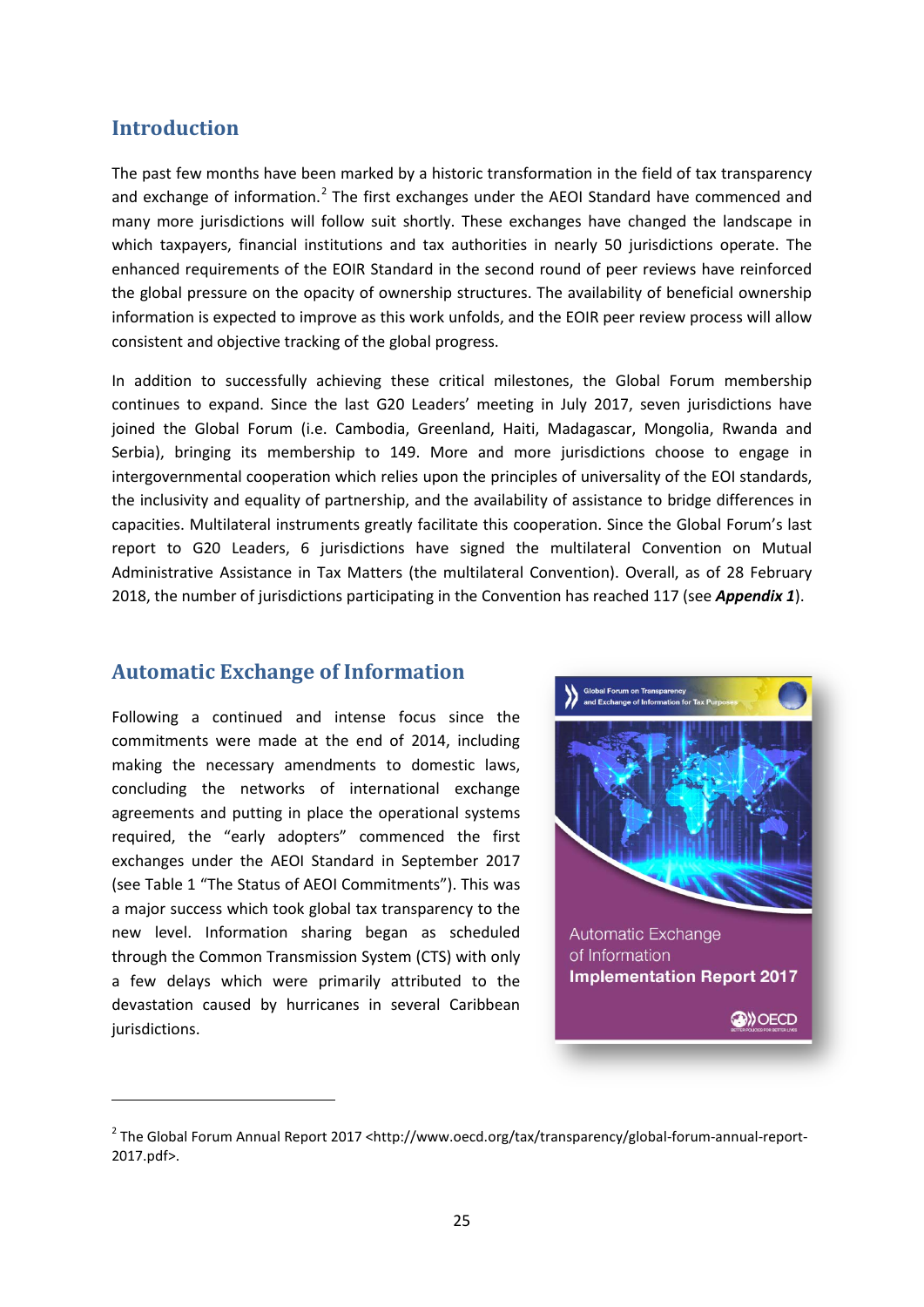#### **Table 1. The Status of AEOI Commitments\***

#### **JURISDICTIONS UNDERTAKING FIRST EXCHANGES IN 2017 (49)**

Anguilla, Argentina, Belgium, Bermuda, British Virgin Islands, Bulgaria, Cayman Islands, Colombia, Croatia, Cyprus\*\*, Czech Republic, Denmark, Estonia, Faroe Islands, Finland, France, Germany, Gibraltar, Greece, Guernsey, Hungary, Iceland, India, Ireland, Isle of Man, Italy, Jersey, Korea, Latvia, Liechtenstein, Lithuania, Luxembourg, Malta, Mexico, Montserrat, Netherlands, Norway, Poland, Portugal, Romania, San Marino, Seychelles, Slovak Republic, Slovenia, South Africa, Spain, Sweden, Turks and Caicos Islands, United Kingdom

#### **JURISDICTIONS UNDERTAKING FIRST EXCHANGES BY 2018 (53)**

Andorra, Antiqua and Barbuda, Aruba, Australia, Austria, Azerbaijan\*\*, The Bahamas, Bahrain, Barbados, Belize, Brazil, Brunei Darussalam, Canada, Chile, China, Cook Islands, Costa Rica, Curacao, Dominica, Ghana\*\*\*, Greenland, Grenada, Hong Kong (China), Indonesia, Israel, Japan, Kuwait, Lebanon, Macau (China), Malaysia, Marshall Islands, Mauritius, Monaco, Nauru, New Zealand, Niue, Pakistan\*\*\*, Panama, Qatar, Russia, Saint Kitts and Nevis, Saint Lucia, Saint Vincent and the Grenadines, Samoa, Saudi Arabia, Singapore, Sint Maarten, Switzerland, Trinidad and Tobago, Turkey, United Arab Emirates, Uruguay, Vanuatu

\* The United States has undertaken automatic information exchanges pursuant to FATCA from 2015 and entered into intergovernmental agreements (IGAs) with other jurisdictions to do so. The Model 1A IGAs entered into by the United States acknowledge the need for the United States to achieve equivalent levels of reciprocal automatic information exchange with partner jurisdictions. They also include a political commitment to pursue the adoption of regulations and to advocate and support relevant legislation to achieve such equivalent levels of reciprocal automatic exchange.

\*\* Note by Turkey: The information in the documents with reference to "Cyprus" relates to the southern part of the Island. There is no single authority representing both Turkish and Greek Cypriot people on the Island. Turkey recognizes the Turkish Republic of Northern Cyprus (TRNC). Until a lasting and equitable solution is found within the context of the United Nations, Turkey shall preserve its position concerning the "Cyprus issue".

Note by all the European Union Member States of the OECD and the European Union: The Republic of Cyprus is recognised by all members of the United Nations with the exception of Turkey. The information in the documents relates to the area under the effective control of the Government of the Republic of Cyprus.

\*\*\* Developing countries that do not host a financial centre were not asked to commit to 2018 but these jurisdictions have done so voluntarily.

Over 50 other jurisdictions are due to begin exchanges in September 2018 and the preparatory work is ongoing. In November 2017, the Global Forum published its first public report on the status of AEOI Implementation<sup>[3](#page-27-0)</sup> and it continues to follow and support developments very closely. The committed jurisdictions have already made significant progress and the large majority are fully on track (see Table 2 "AEOI Implementation Update"). There are, however, a few that are lagging behind and are facing delays to deliver on the commitments made. The Global Forum calls on these jurisdictions to put their best efforts in speeding up the process of implementation. A full and timely delivery of the AEOI commitments will remain at centre stage throughout 2018, and all the jurisdictions committed to commence exchanges in 2018 should complete the implementation process without delay.

**.** 

<span id="page-27-0"></span><sup>&</sup>lt;sup>3</sup> Automatic Exchange of Information: Implementation Report 2017:

<sup>&</sup>lt;http://www.oecd.org/tax/transparency/reporting-on-the-implementation-of-the-AEOI-standard.pdf>.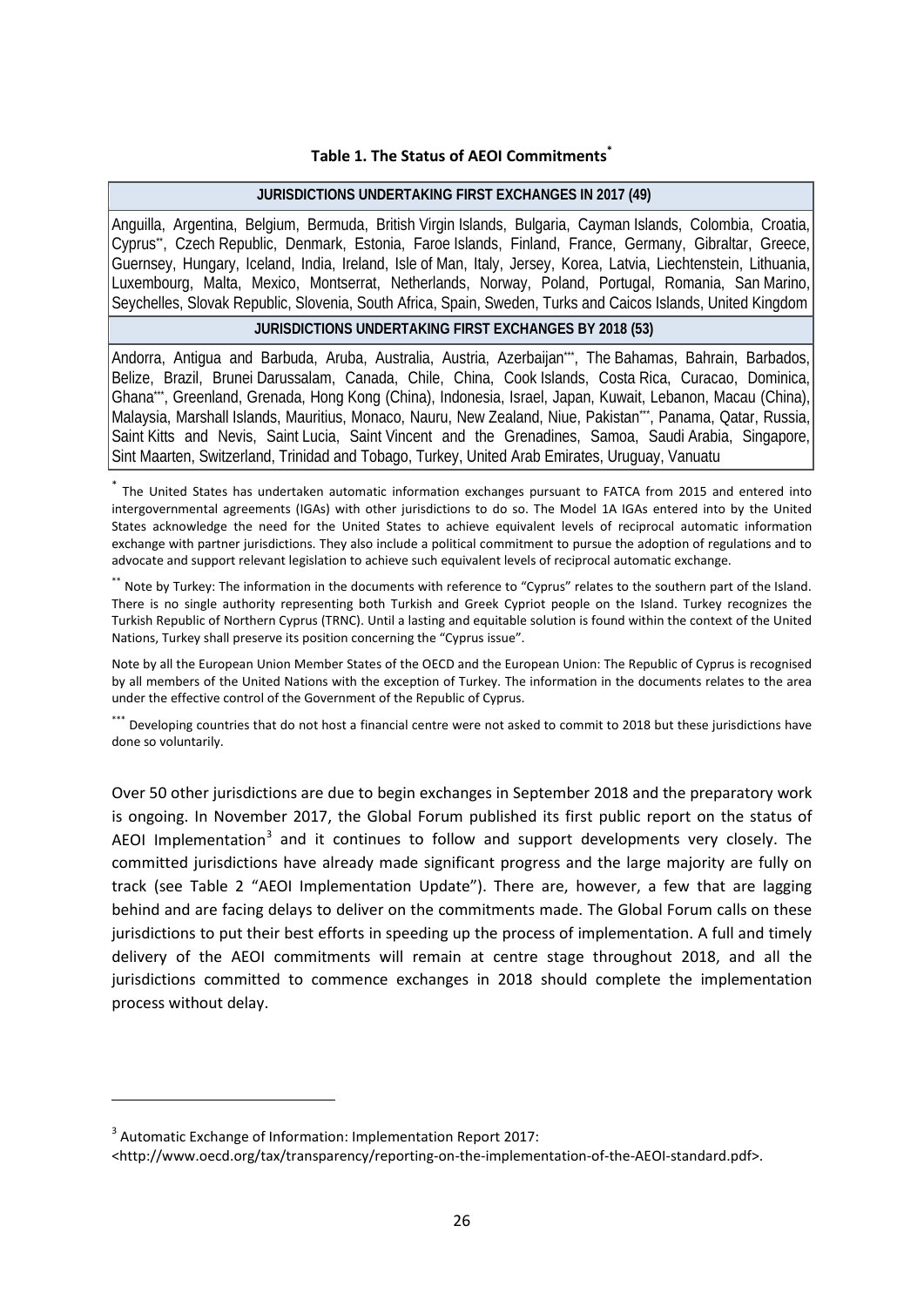#### **Table 2. AEOI Implementation Update**

#### **For all jurisdictions committed to exchange by 2018\***

*The domestic and international legal frameworks*

- 94% of the jurisdictions have the necessary domestic legal framework in place to ensure Financial Institutions collect and report the information.
- Data collection covers 90% of all potential partners, showing widespread coverage of the scope of information Financial Institutions are required to collect, with some – albeit limited – gaps.
- 86% of the jurisdictions have put in place the full international legal framework to actually exchange the information.

#### *Activating and operationalising exchanges*

- Activation of the international agreements, which is done on a bilateral basis, is underway. Although there is still some time, 59% of the possible exchange relationships have already been activated and more are due shortly.
- 91% of the jurisdictions have already signed on to the CTS ready for the transmission of the information, with the others due to follow shortly.

\* Excludes the developing countries without financial centres (Azerbaijan, Ghana and Pakistan) which were not asked to commit to 2018 but have done so voluntarily.

Even in advance of exchanges taking place, the Global Forum is assessing the quality of the implementation to identify early any significant gaps so they can be quickly addressed, safeguarding the effectiveness of the AEOI Standard from the start. Under this "Staged Approach" – designed to monitor, assess and support the delivery of all the key milestones – assessments are being conducted of the confidentiality standards in place, the completeness of the domestic legislative frameworks for the collection of the information and the networks of international agreements being put in place (see Table 3 "The Progress of Reviews under the 'Staged Approach'").

| 1) Legislative assessments:<br>(i) legislative framework, and<br>(ii) lists of non-reporting Financial<br>Institutions and excluded accounts | (i) The domestic legislative frameworks of half of the jurisdictions committed to<br>the AEOI Standard have been assessed (51), and<br>(ii) Over 120 Financial Institutions and financial products excluded by the<br>jurisdictions have also been assessed to ensure their exclusion is in line with<br>the AEOI Standard. |
|----------------------------------------------------------------------------------------------------------------------------------------------|-----------------------------------------------------------------------------------------------------------------------------------------------------------------------------------------------------------------------------------------------------------------------------------------------------------------------------|
| 2) Monitoring of international<br>framework                                                                                                  | Ongoing.                                                                                                                                                                                                                                                                                                                    |
| 3) Expert confidentiality assessments                                                                                                        | 98% completed, with assistance offered where gaps are identified.                                                                                                                                                                                                                                                           |

#### **Table 3. The Progress of Reviews under the "Staged Approach"**

The domestic legislative frameworks of around half of all the jurisdictions implementing the AEOI Standard have already been assessed by peers. Around 250 recommendations have been made to address the gaps identified and many of them have now been successfully addressed. The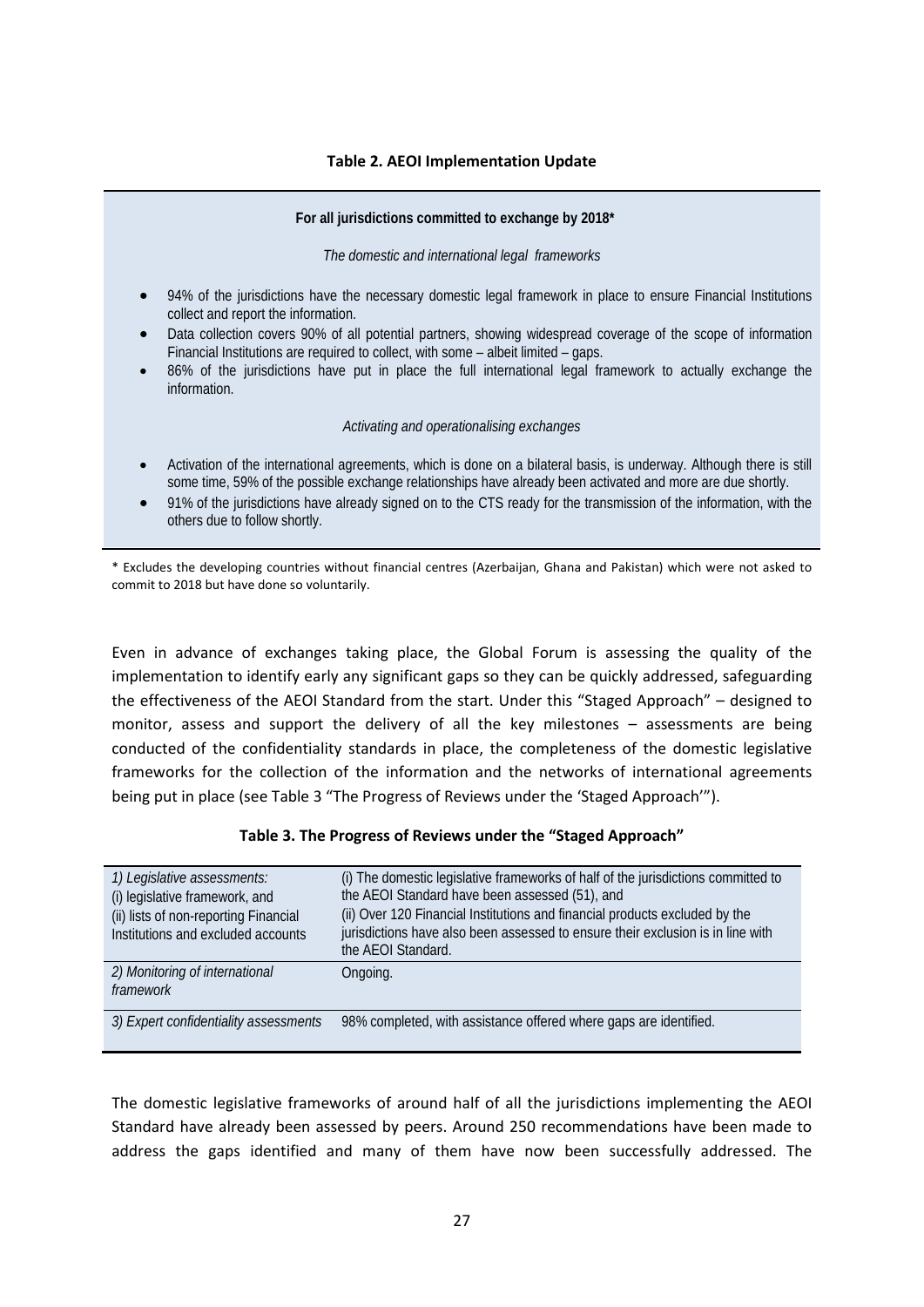jurisdictions have welcomed this process which ensures the effective and consistent implementation of detailed domestic requirements.

Each jurisdiction which committed to exchanging information under the AEOI Standard has also undergone a preliminary confidentiality and data safeguard assessment. If deficiencies were identified, the jurisdictions have been required to put in place an action plan to ensure that the required standard is met before the jurisdictions are able to receive information. The Global Forum provides assistance to support swift improvement.

Once exchanges are underway it will be possible to review the effectiveness of the AEOI Standard in practice. The work on developing the detailed Terms of Reference and Methodology for these reviews, which are due to commence in 2020, is underway. The framework is scheduled to be presented for approval by the upcoming plenary of the Global Forum which will take place in November 2018 in Uruguay, and will then be tested and refined in 2019.

With a successful kick-off by the "early adopters" and emerging evidence of the AEOI effectiveness, developing countries are demonstrating a growing interest in implementing the AEOI Standard. Following Ghana and Albania, which declared their intention to implement AEOI in 2014, five new voluntary commitments have been made in 2017 by Azerbaijan, Maldives, Nigeria, Pakistan and Peru (see Table 4 "Intended Date of AEOI Implementation by Developing Country Members without Financial Centres").

To streamline the commitment process and capacitybuilding assistance, at its 2017 plenary, the Global Forum adopted the Plan of Action for Developing Countries Participation in AEOI.<sup>[4](#page-29-0)</sup> The step-by-step approach embedded in this plan of action builds upon the experience gained by the Global Forum in the past three years. All jurisdictions are covered under this approach and progress is delivered through tailored assistance which fully accounts for different capacities.



The implementation by developing countries is gaining speed: 12 preliminary capacity assessments and 6 pilot projects are ongoing (namely Albania and Italy; Georgia and Germany; Ghana and the United Kingdom; Morocco and France; Pakistan and the United Kingdom; and the Philippines and Australia). The pilot project between Colombia and Spain came to a successful conclusion with Colombia exchanging information under the CRS in September 2017. More countries are expected to engage in the near future.

**.** 

<span id="page-29-0"></span><sup>&</sup>lt;sup>4</sup> The Plan of Action for Developing Countries Participation in AEOI:

<sup>&</sup>lt;http://www.oecd.org/tax/transparency/plan-of-action-AEOI-and-developing-countries.pdf>.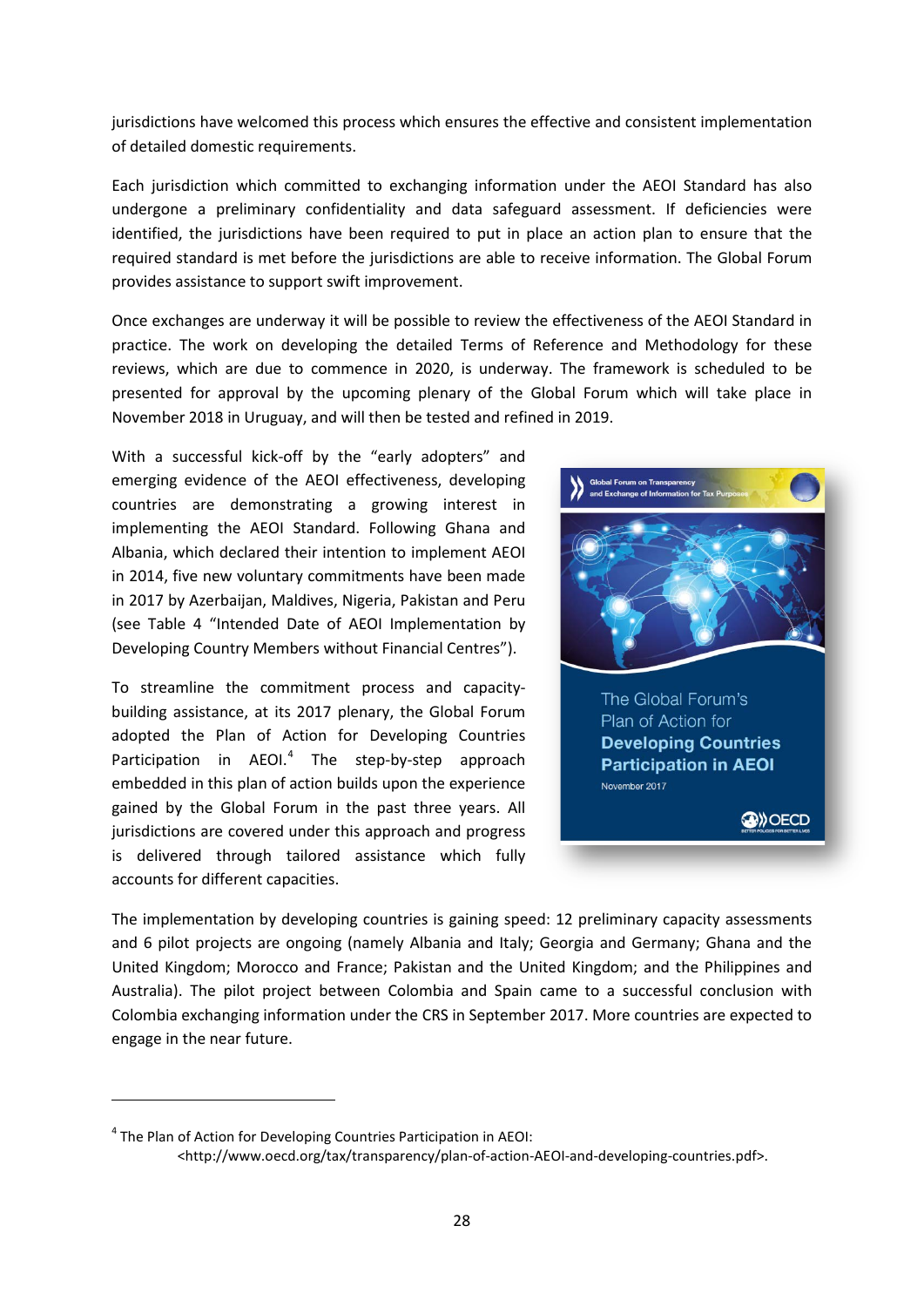#### **Table 4. Intended Date of AEOI Implementation by Developing Country Members without Financial Centres**

#### **JURISDICTIONS UNDERTAKING FIRST EXCHANGES BY 2018 (3)**

Azerbaijan, Ghana, Pakistan

#### **JURISDICTIONS UNDERTAKING FIRST EXCHANGES BY 2019/2020 (4)**

Albania (2020)\* , Maldives (2020), Nigeria (2019), Peru (2020)

**DEVELOPING COUNTRIES HAVING NOT YET SET THE DATE FOR FIRST AUTOMATIC EXCHANGE (42)**

Armenia, Benin, Botswana, Burkina Faso, Cambodia, Cameroon, Chad, Côte d'Ivoire, Djibouti, Dominican Republic, Ecuador, Egypt, El Salvador, Former Yugoslav Republic of Macedonia, Gabon, Georgia, Guatemala, Guyana, Haiti, Jamaica, Kazakhstan, Kenya, Lesotho, Liberia, Madagascar, Mauritania, Moldova, Mongolia, Morocco, Niger, Papua New Guinea, Paraguay, Philippines, Rwanda, Senegal, Serbia, Tanzania, Thailand, Togo, Tunisia, Uganda, Ukraine

\* Albania had initially committed voluntarily to first AEOI exchanges in 2018 and then delayed the date to 2020.

Two main concerns may impede the progress. Firstly, significant resources are required to carry out this work. Fully recognising this challenge, the Global Forum plenary called on international development agencies, governments and other potential donors to support this vital agenda. As the implementation of the Plan of Action gears up, this call for support is also addressed to the G20 countries. Secondly, the implementation of AEOI by developing countries requires intense and ongoing political focus. All developing countries and regional partners are called on to support the anti-evasion agenda and advocate for this new tool of revenue mobilisation.

### **Exchange of Information on Request**

In 2017, the Global Forum finalised the first round of the EOIR peer reviews by taking into account the outcomes of the Fast-Track procedure which allowed the Global Forum to evaluate, on a provisional basis, whether a jurisdiction made sufficient progress such that it was likely that the jurisdiction's overall rating would be upgraded if evaluated against the 2010 Terms of Reference. In total, 119 jurisdictions have been rated: 18% of them have achieved a rating of "Compliant" (22), while a large majority of 75% was rated "Largely Compliant" (77) or "Provisionally Largely Compliant" (13) and therefore received recommendations towards improving their implementation of the EOIR Standard. The remaining 7% had serious deficiencies in implementation and were rated as "Partially Compliant" (5), "Provisionally Partially Compliant" (1) or "Non-Compliant" (1).

The second round of EOIR peer reviews, which was launched in July 2016, is based upon enhanced Terms of Reference, including the requirement to have access to beneficial ownership information which strengthens the fight against anonymous shell companies and the use of legal arrangements to conceal ownership identity. The first 16 reports have now been adopted by the Global Forum, of which 6 ratings are "Compliant", 8 "Largely Compliant" and 2 "Partially Compliant" (see Table 5 "EOIR Peer Review Ratings in the Second Round" and Table 6 "Overall Ratings Following Peer Reviews against the EOIR Standard"). A further 29 reviews are ongoing (the Schedule of EOIR Peer Reviews can be found in *Appendix 2*).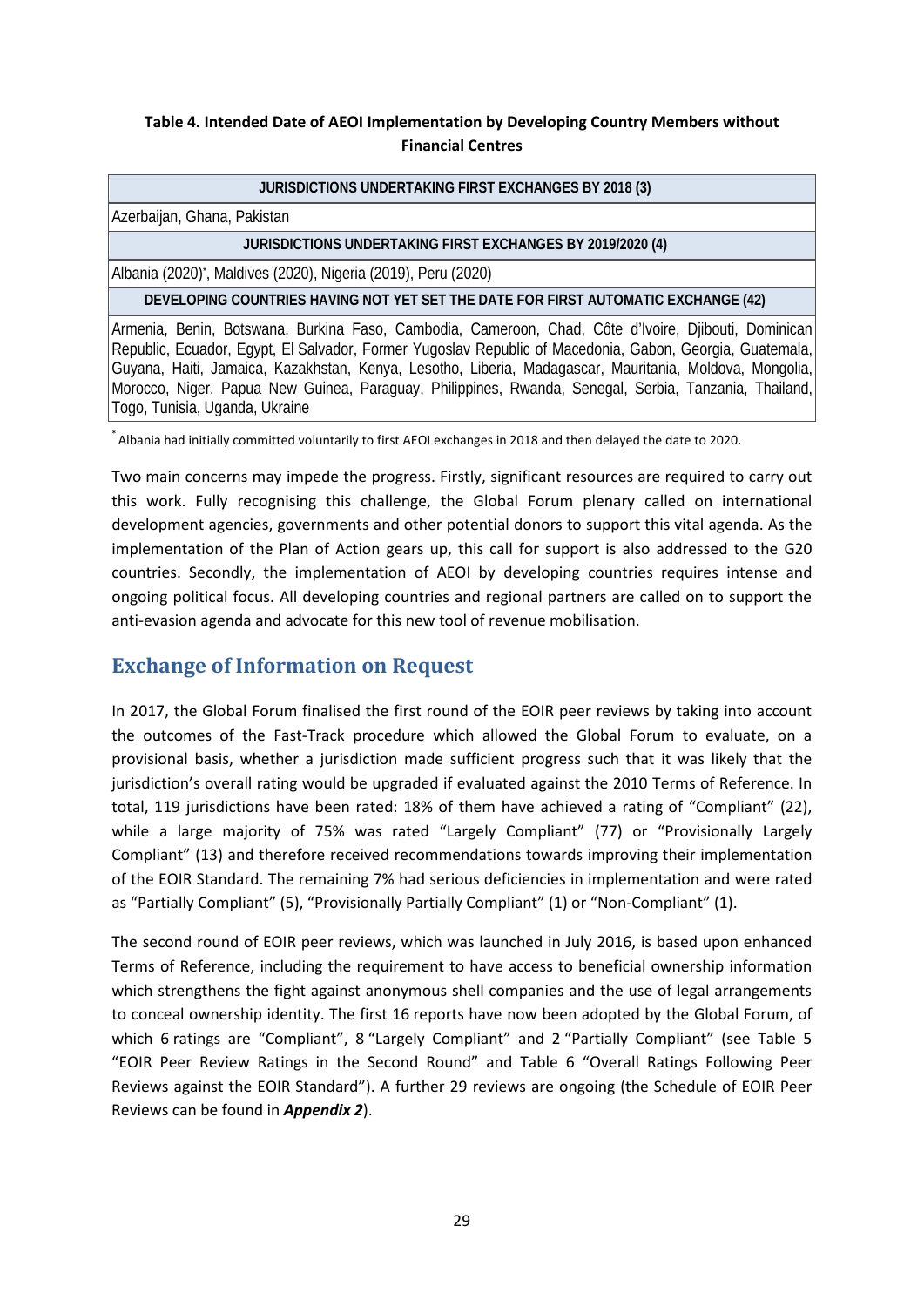|    | <b>Jurisdiction</b>      | A <sub>1</sub>                                                                                           | A <sub>2</sub>                                  | A <sub>3</sub> | <b>B1</b> | <b>B2</b> | C <sub>1</sub> | C <sub>2</sub> | C <sub>3</sub> | C <sub>4</sub> | C <sub>5</sub> | <b>Overall</b><br>Rating |
|----|--------------------------|----------------------------------------------------------------------------------------------------------|-------------------------------------------------|----------------|-----------|-----------|----------------|----------------|----------------|----------------|----------------|--------------------------|
|    | Australia                | <b>PC</b>                                                                                                | C                                               | LC             | C         | C         | $\mathcal{C}$  | C              | C              | C              | C              | LC                       |
| 2  | Bermuda                  | <b>PC</b>                                                                                                | LC                                              | C              | C         | C         | C              | С              | LC             | С              | C              | <b>LC</b>                |
| 3  | Canada                   | <b>PC</b>                                                                                                | LC                                              | C              | Ċ         | C         | C              | C              | С              | С              | C              | LC                       |
| 4  | Cayman Islands           | LC                                                                                                       | LC                                              | C              | LC        | C         | C              | C              | С              | C              | C              | LC                       |
| 5  | Curaçao                  | PC                                                                                                       | LC                                              | C              | <b>PC</b> | <b>LC</b> | LC             | С              | Ċ              | С              | PC             | <b>PC</b>                |
| 6  | <b>Denmark</b>           | PC                                                                                                       | Ć                                               | <b>PC</b>      | C         | C         | C              | C              | С              | С              | C              | <b>LC</b>                |
|    | Germany                  | LC                                                                                                       | Ć                                               | C              | Ć         | C         | C              | C              | Ć              | Ċ              | LC             | LC                       |
| 8  | India                    | LC                                                                                                       | Ć                                               | C              | Ć         | C         | C              | С              | C              | С              | LC             | LC                       |
| 9  | Ireland                  | С                                                                                                        | C                                               | C              | Ć         | C         | C              | C              | Ć              | С              | C              | $\overline{C}$           |
| 10 | Isle of Man              | LC<br>Ć<br>C<br>Ć<br>C<br>C<br>C<br>C<br>C<br>C                                                          |                                                 |                |           |           |                | $\overline{C}$ |                |                |                |                          |
| 11 | Italy                    | Ć                                                                                                        | Ć<br>C<br>Ć<br>C<br>LC<br>Ċ<br>C<br>C<br>С<br>С |                |           |           |                |                |                |                |                |                          |
| 12 | Jamaica                  | <b>NC</b>                                                                                                | LC                                              | PC             | C         | C         | C              | C              | C              | С              | C              | <b>PC</b>                |
| 13 | Jersey                   | С                                                                                                        | C                                               | C              | Ć         | C         | C              | C              | Ċ              | Ċ              | C              | C                        |
| 14 | <b>Mauritius</b>         | LC                                                                                                       | Ć                                               | C              | Ć         | C         | C              | C              | C              | С              | C              | $\overline{C}$           |
| 15 | Norway                   | <b>LC</b>                                                                                                | Ċ<br>С<br>С<br>С<br>С<br>C<br>С<br>С<br>С       |                |           |           |                |                |                | Ċ              |                |                          |
| 16 | Qatar                    | Ċ                                                                                                        | Ć                                               | C              | Ċ         | C         | C              | C              | Ć              | Ć              | PC             | LC                       |
|    | Compliant (C)            | A1: Legal and Beneficial Ownership Information, A2: Accounting Records, A3: Bank Information             |                                                 |                |           |           |                |                |                |                |                |                          |
|    | Largely Compliant (LC)   | B1: Access Powers, B2: Rights and Safeguards in Domestic Laws                                            |                                                 |                |           |           |                |                |                |                |                |                          |
|    | Partially Compliant (PC) | C1: EOI instruments, C2: Network of Agreements, C3: Confidentiality, C4: Rights and Safeguards Protected |                                                 |                |           |           |                |                |                |                |                |                          |
|    | Non-Compliant (NC)       | by Treaties, C5: Timely EOI                                                                              |                                                 |                |           |           |                |                |                |                |                |                          |

#### **Table 5. EOIR Peer Review Ratings in the Second Round (as of 28 February 2018)**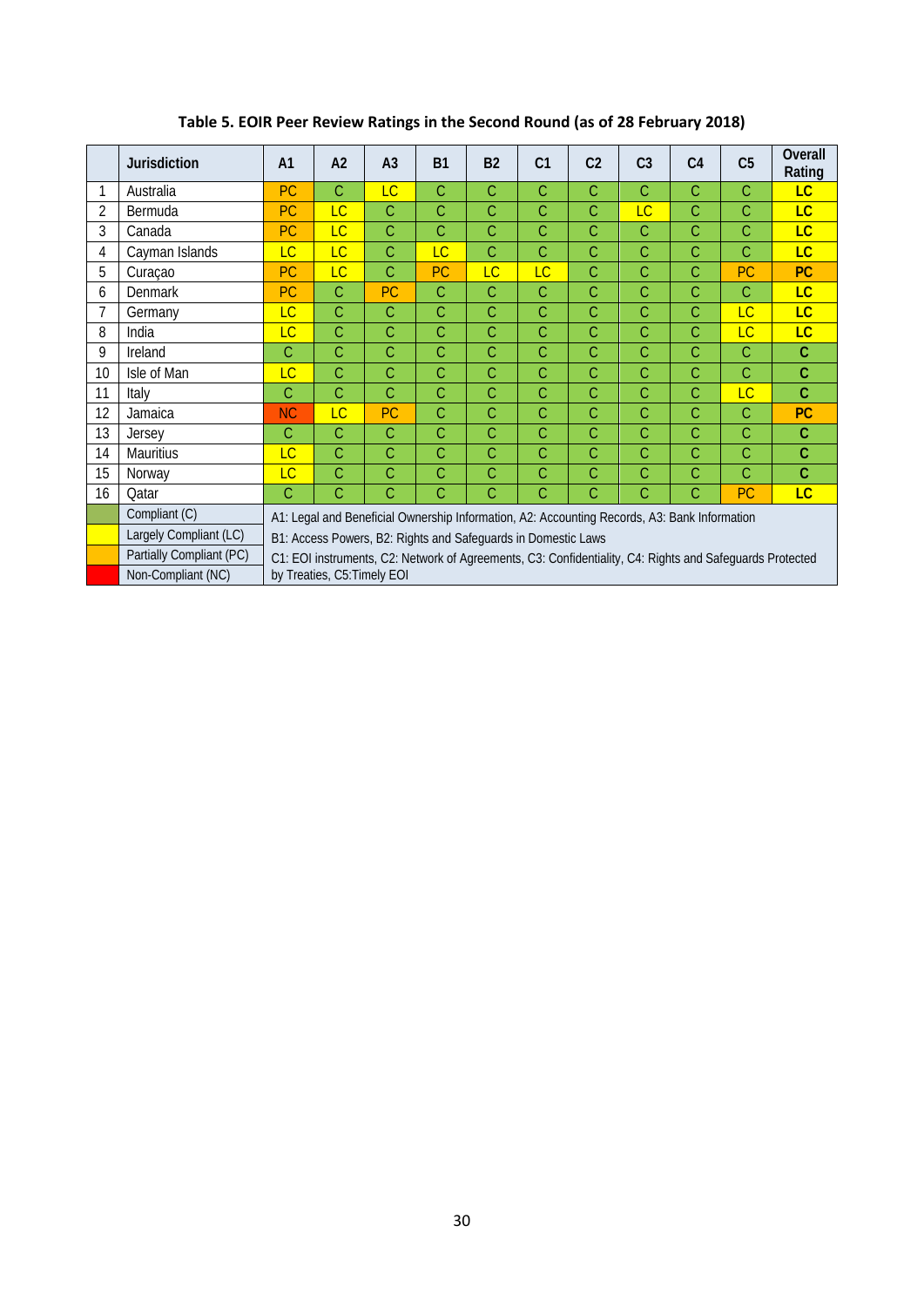#### **Table 6. Overall Ratings Following Peer Reviews against the EOIR Standard (as of 28 February 2018)**

| Ratings based on First round of reviews                                                                                                                                                                                                                                                                                                                                                                                                                                                                                                                                                                                                                                                                                                                                                                                                                                                    | Ratings based on Second<br>round of reviews                                                | <b>Overall rating</b>                             |
|--------------------------------------------------------------------------------------------------------------------------------------------------------------------------------------------------------------------------------------------------------------------------------------------------------------------------------------------------------------------------------------------------------------------------------------------------------------------------------------------------------------------------------------------------------------------------------------------------------------------------------------------------------------------------------------------------------------------------------------------------------------------------------------------------------------------------------------------------------------------------------------------|--------------------------------------------------------------------------------------------|---------------------------------------------------|
| Belgium, China (People's Republic of), Colombia, Finland, France, Iceland,<br>Japan, Korea, Lithuania, Mexico, New Zealand,<br>Slovenia, South Africa, Spain, Sweden                                                                                                                                                                                                                                                                                                                                                                                                                                                                                                                                                                                                                                                                                                                       | Ireland, Isle of<br>Man, Italy, Jersey,<br>Mauritius, Norway                               | Compliant                                         |
| Albania, Argentina, Aruba, Austria, Azerbaijan, Bahamas, Bahrain,<br>Barbados, Belize, Botswana, Brazil, British Virgin Islands, Brunei<br>Darussalam, Bulgaria, Burkina Faso, Cameroon, Chile, Cook<br>Islands, Cyprus, Czech Republic, El Salvador, Estonia, Former Yugoslav<br>Republic of Macedonia, Gabon, Georgia, Ghana, Gibraltar, Greece,<br>Grenada, Guernsey, Hong Kong (China), Hungary, Israel, Kenya, Latvia,<br>Lesotho, Liechtenstein, Luxembourg, Macao (China), Malaysia, Malta,<br>Mauritania, Monaco, Montserrat, Morocco, Netherlands, Nigeria, Niue,<br>Pakistan, Philippines, Poland, Portugal, Romania, Russia, San Marino,<br>Senegal, Singapore, Slovak Republic, Saint Kitts and Nevis, Saint<br>Lucia, Saint Vincent and the Grenadines, Saudi Arabia,<br>Seychelles, Switzerland, Turks and Caicos Islands, Uganda, United<br>Kingdom, United States, Uruguay | Australia, Bermuda,<br>Canada, Cayman Islands,<br>Denmark, India, Germany,<br><b>Oatar</b> | <b>Largely Compliant</b>                          |
| Andorra, Antigua and Barbuda, Costa Rica, Dominica, Dominican<br>Republic, Guatemala, Federated States of Micronesia, Lebanon, Nauru,<br>Panama, Samoa, United Arab Emirates, Vanuatu                                                                                                                                                                                                                                                                                                                                                                                                                                                                                                                                                                                                                                                                                                      |                                                                                            | <b>Provisionally*</b><br><b>Largely Compliant</b> |
| Anguilla, Indonesia, Sint Maarten, Turkey                                                                                                                                                                                                                                                                                                                                                                                                                                                                                                                                                                                                                                                                                                                                                                                                                                                  | Curaçao, Jamaica                                                                           | <b>Partially Compliant</b>                        |
| <b>Marshall Islands</b>                                                                                                                                                                                                                                                                                                                                                                                                                                                                                                                                                                                                                                                                                                                                                                                                                                                                    |                                                                                            | Provisionally*<br><b>Partially Compliant</b>      |
| <b>Trinidad and Tobago**</b>                                                                                                                                                                                                                                                                                                                                                                                                                                                                                                                                                                                                                                                                                                                                                                                                                                                               |                                                                                            | <b>Non-Compliant</b>                              |

\* These jurisdictions have been reviewed under the Fast-Track review procedure and assigned a provisional overall rating. They will undergo a full review under the strengthened 2016 Terms of Reference to be launched in 2018 – see *Appendix 2*. \*\* This jurisdiction applied for the Fast-Track review, but the progress it demonstrated was not sufficient to justify an upgrade of its rating beyond Non-Compliant.

While all reviewed jurisdictions have made progress on many fronts, certain areas have proved to be more challenging, impacting some ratings adversely. This has been primarily driven by the new enhanced requirements, in particular beneficial ownership. Nearly 80 recommendations have already been made in the second round reports, some of them being un-addressed recommendations from the first round of reviews. All 16 jurisdictions reviewed so far have signed the multilateral Convention and thus have a wide network of EOI agreements in place, including all relevant partners. The number of requests is increasing and the timeliness of responses is generally improving. On the basis of these preliminary observations, the Global Forum has welcomed the progress made and strongly urged its members to address any potential deficiencies – most critically with respect to beneficial ownership – or outstanding issues from the previous round of EOIR reviews as early as possible.

To ensure a level playing field, in particular on the regional level, the Global Forum continues scrutinising non-members to prevent jurisdictions from gaining a competitive advantage over their peers by not participating in exchange of information networks. At the last plenary, the Global Forum members agreed that Bosnia and Herzegovina, Montenegro and Serbia are of relevance for EOIR purposes. Serbia has since joined the Global Forum and the dialogue with Bosnia and Herzegovina and Montenegro is ongoing.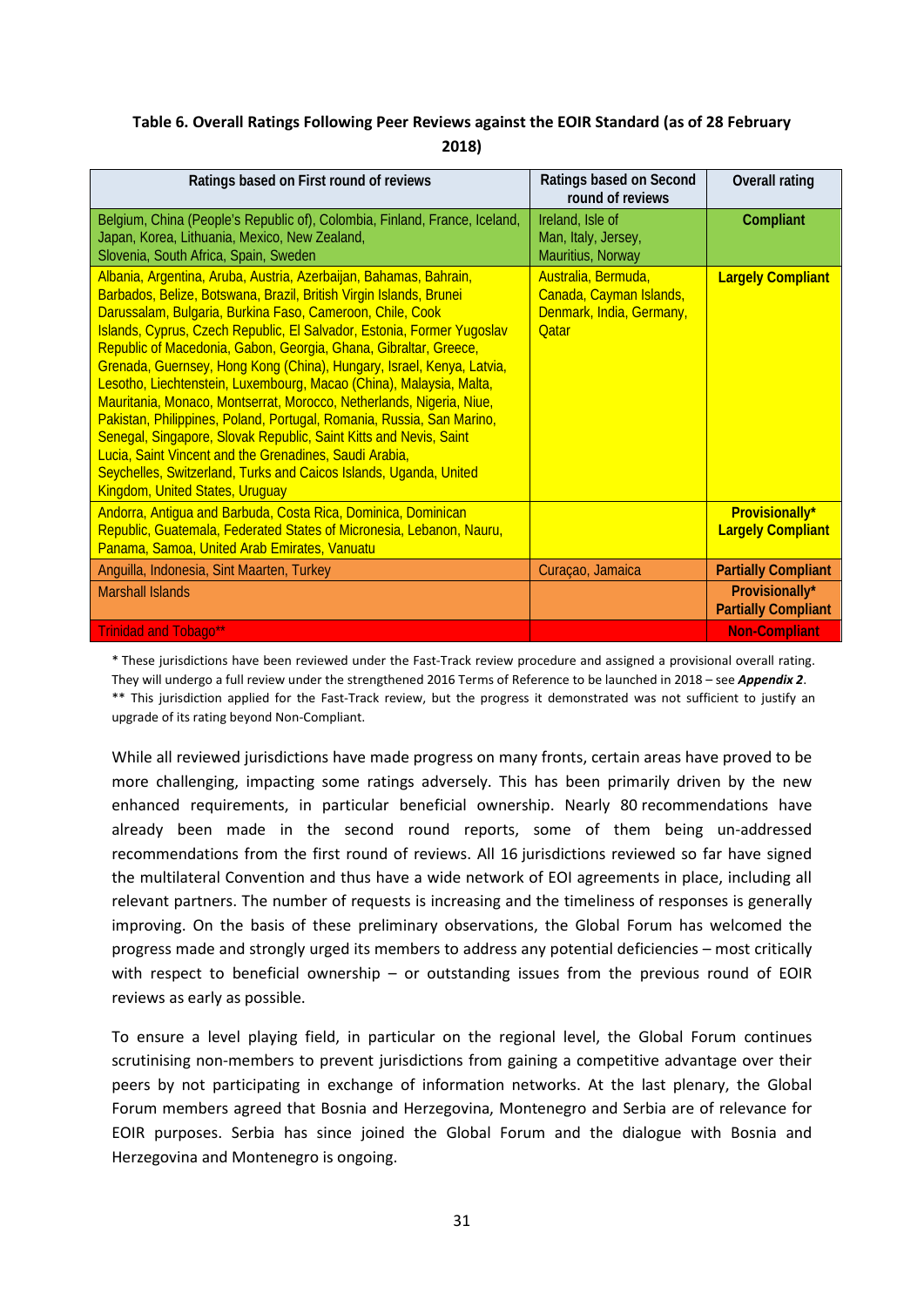## **Technical Assistance**

**.** 

The demand for Global Forum's technical assistance has surged in the past few months, driven by several contributing factors.

The membership continues to expand rapidly with 7 jurisdictions joining since the last G20 Leaders' meeting in July 2017. New members are typically developing countries which require capacitybuilding assistance and are therefore offered a three-year induction programme upon joining to support their effective implementation of EOI standards. There are more than 20 ongoing or soon to be launched induction programmes, i.e. Armenia, Benin, Cambodia, Chad, Côte d'Ivoire, Djibouti, Ecuador, Egypt, Guyana, Haiti, Lebanon, Madagascar, Maldives, Moldova, Mongolia, Niger, Papua New Guinea, Paraguay, Rwanda, Serbia, Tanzania, Thailand and Togo. In addition, substantial ad hoc assistance has been provided to the members which had to address recommendations made in the first round of EOIR peer reviews, including the "fast-track" jurisdictions with provisional ratings, to help them prepare for their second round reviews.

In view of growing concerns with respect to the beneficial ownership requirement incorporated in the EOIR peer reviews, the Global Forum has also intensified its assistance in this field, both for its existing and new members. Four capacity-building seminars have been organised in cooperation with our local and international partners, such as the Asian Development Bank, the World Bank, the African Tax Administration Forum and the Inter-American Development Bank, in Uganda, the Philippines, Mexico and South Africa. These events were attended by around 200 participants from nearly 60 jurisdictions. As part of its Africa Initiative, a gap analysis of the beneficial ownership framework has been carried out by the Global Forum in several African countries and will be expanded to other regions. Legislative support in drafting beneficial ownership requirements have been provided to more than a dozen jurisdictions across the world.

Another important focus of assistance work has been on the implementation of the AEOI Standard. This work includes help in drafting AEOI laws, local consultations with financial institutions and expert support related to information security management, in order to ensure confidentiality of the information received by jurisdictions. The first AEOI seminar specifically addressing the needs developing countries took place in Georgia recently and more high- and technical-level events are planned.

The Global Forum's Africa Initiative entered into the next three-year phase in which – in addition to EOIR – it will now focus on providing support and assistance to implement AEOI. The Yaoundé Declaration, which was made at the ministerial meeting alongside the Global Forum plenary in Cameroon, called on all African countries to fully benefit from the most recent improvements in global tax transparency.<sup>[5](#page-33-0)</sup> The Declaration has now been signed by 6 African jurisdictions (i.e. Cameroon, Benin, Ghana, Liberia, Togo and Uganda) and endorsed by France and the United Kingdom. It remains open to new signatories and provides evidence of a growing push from African countries to take ownership of the fight against tax evasion which constitutes a large component of illicit financial flows.

<span id="page-33-0"></span><sup>&</sup>lt;sup>5</sup> The Yaoundé Declaration (2017) <http://www.oecd.org/tax/transparency/yaounde-declaration.pdf>.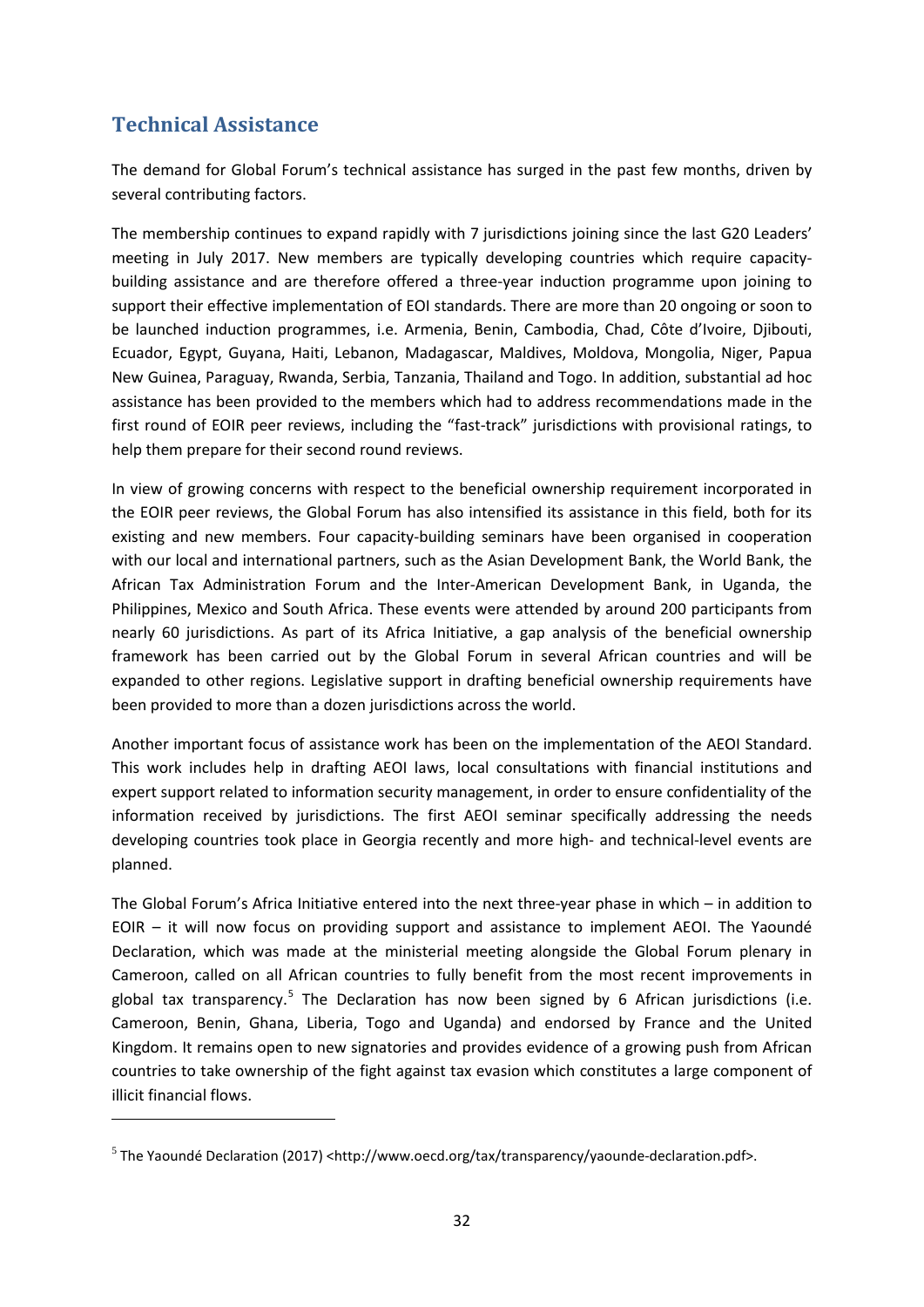#### **Next Steps**

This year of 2018 brings new challenges and targets.

The Global Forum will focus on the full, timely and quality delivery of the AEOI commitments, the development of the framework for the full AEOI peer reviews and the progress in the implementation of the AEOI Standard by developing country members. With respect to EOIR, consistent progress by all members in meeting the enhanced EOIR Standard, in particular in what concerns the availability of and access to beneficial ownership information, will remain at the centre of Global Forum's work. The reviews of the jurisdictions which were assigned a provisional rating in 2017 will be launched by September 2018. Capacity-building support to new and existing members in the effective implementation of the EOI standards is incorporated at every level and will continue to expand.

As the automatic exchange of financial account information approached, close to 85 billion euros in additional tax revenue have been identified as a result of voluntary compliance mechanisms and offshore investigations. With first exchanges having commenced in September 2017, and as further progress is made in the effective implementation of the tax transparency and exchange of information standards, the Global Forum is working to evaluate the scale of the changes and impact generated by the progress achieved in the past decade, in particular that associated with AEOI. A report on this work will follow over the course of 2018. The outcomes of this evaluation will assist policy makers and tax administrations in understanding the value of tax transparency and the need to ensure a rapid and continued implementation of the standards.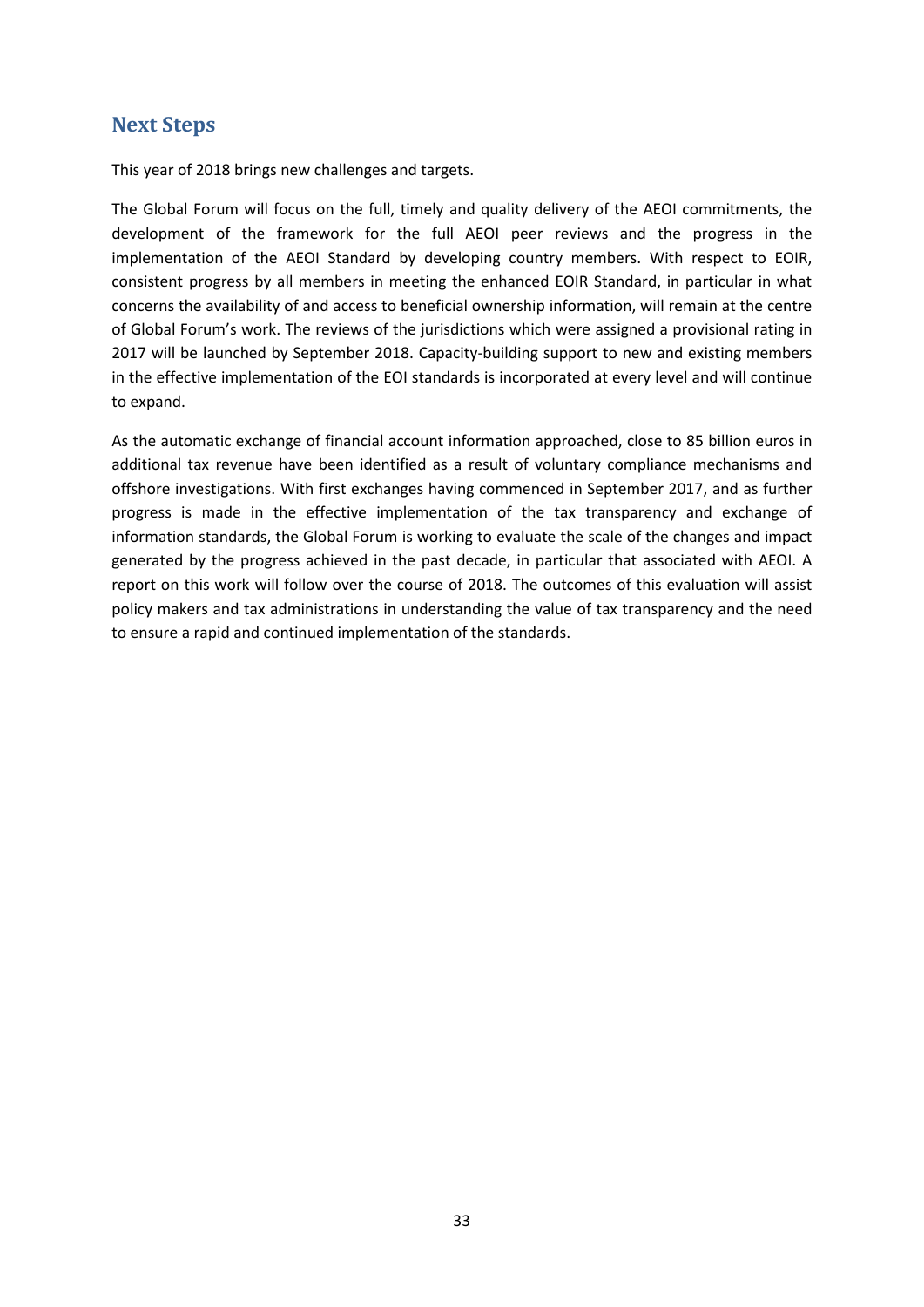## *Appendix 1*

## **Jurisdictions participating in the Convention on Mutual Administrative Assistance in Tax Matters\***

|     | <b>Jurisdictions</b>                                                                                                                                                                                                                                                                                                                                                                                                                                                                                                                                                                                                                                                                                                                                                                                                                                                                                                                                                                                                                                                                                                                                                                                                                                                                                                                                                                                                                              | <b>Current status</b><br>regarding the<br>Convention |
|-----|---------------------------------------------------------------------------------------------------------------------------------------------------------------------------------------------------------------------------------------------------------------------------------------------------------------------------------------------------------------------------------------------------------------------------------------------------------------------------------------------------------------------------------------------------------------------------------------------------------------------------------------------------------------------------------------------------------------------------------------------------------------------------------------------------------------------------------------------------------------------------------------------------------------------------------------------------------------------------------------------------------------------------------------------------------------------------------------------------------------------------------------------------------------------------------------------------------------------------------------------------------------------------------------------------------------------------------------------------------------------------------------------------------------------------------------------------|------------------------------------------------------|
| 100 | Albania, Andorra, Anguilla <sup>(1)</sup> , Argentina, Aruba <sup>(2)</sup> , Australia, Austria,<br>Azerbaijan, Barbados, Belgium, Belize, Bermuda <sup>(1)</sup> , Brazil, British Virgin<br>Islands <sup>(1)</sup> , Bulgaria, Cameroon, Canada, Cayman Islands <sup>(1)</sup> , Chile, China<br>(People's Republic of), Colombia, Cook Islands, Costa Rica, Croatia,<br>Curaçao <sup>(3)</sup> , Cyprus, Czech Republic, Denmark, Estonia, Faroe Islands <sup>(4)</sup> ,<br>Finland, France, Georgia, Germany, Ghana, Gibraltar <sup>(1)</sup> , Greece, Greenland <sup>(4)</sup> ,<br>Guatemala, Guernsey <sup>(1)</sup> , Hungary, Iceland, India, Indonesia, Ireland, Isle of<br>Man <sup>(1)</sup> , Israel, Italy, Japan, Jersey <sup>(1)</sup> , Kazakhstan, Korea, Latvia, Lebanon,<br>Liechtenstein, Lithuania, Luxembourg, Malaysia, Malta, Marshall Islands,<br>Mauritius, Mexico, Moldova, Monaco, Montserrat <sup>(1)</sup> , Nauru, Netherlands, New<br>Zealand, Nigeria, Niue, Norway, Pakistan, Panama, Poland, Portugal,<br>Romania, Russia, Saint Kitts and Nevis, Saint Lucia, Saint Vincent and the<br>Grenadines, Samoa, San Marino, Saudi Arabia, Senegal, Seychelles,<br>Singapore, Sint Maarten <sup>(4)</sup> , Slovak Republic, Slovenia, South Africa, Spain,<br>Sweden, Switzerland, Tunisia, Turks and Caicos Islands <sup>(1)</sup> , Uganda, Ukraine,<br>United Kingdom, Uruguay, United States <sup>(5)</sup> | Convention entered<br>into force                     |
| 17  | Armenia, The Bahamas, Bahrain, Brunei-Darussalam, Burkina Faso,<br>Dominican Republic, El Salvador, Gabon, Jamaica, Kenya, Kuwait, Morocco,<br>Peru, Philippines, Qatar, Turkey, United Arab Emirates                                                                                                                                                                                                                                                                                                                                                                                                                                                                                                                                                                                                                                                                                                                                                                                                                                                                                                                                                                                                                                                                                                                                                                                                                                             | Protocol/amended<br>Convention signed                |

\* This table includes State Parties to the Convention as well as other Global Forum members, including jurisdictions that have been listed in its Annex B naming a competent authority, to which the application of the Convention has been extended pursuant to Article 29 of the Convention. It also includes participating jurisdictions that are not Global Forum members.

(1) Extension by the United Kingdom.

 $(2)$  Extension by the Kingdom of the Netherlands.

 $^{(3)}$  Extension by the Kingdom of the Netherlands. Curacao and Sint Maarten used to be constituents of the "Netherlands Antilles", to which the original Convention applied as from 1 February 1997.

 $(4)$  Extension by the Kingdom of Denmark.

<sup>(5)</sup> The United States have signed and ratified the original Convention which has been in force since the 1st April 1995. The Amending Protocol was signed the 27 May 2010 but is awaiting ratification.